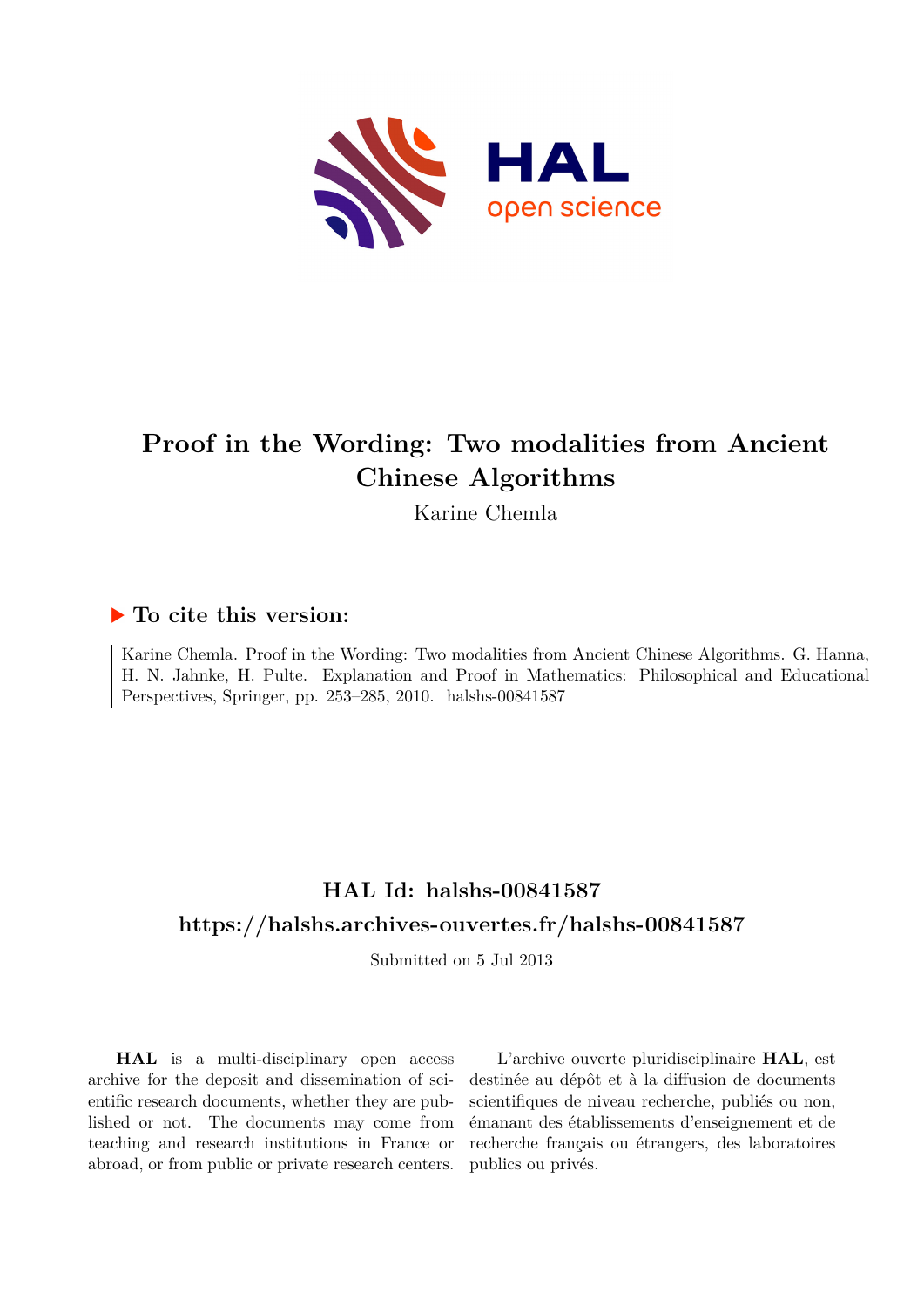"Proof in the Wording: Two modalities from Ancient Chinese Algorithms", in G. Hanna, H. N. Jahnke, H. Pulte, *Explanation and Proof in Mathematics: Philosophical and Educational Perspectives*, Springer, 2010, pp. 253—285.

# **Chapter 17 Proof in the Wording: Two Modalities from Ancient Chinese Algorithms**

**Karine Chemla**

<u>.</u>

#### **17.1 Introduction**

The earliest extant Chinese mathematical documents do not contain theorems, but rather algorithms, most of which – though not all – were presented in relation to problems. This holds true for writings that came down to us through two different channels. Some of these writings are known only through manuscripts excavated in the twentieth century from tombs in which, in the last centuries B.C.E, they had been buried with their owners. This is the case with the *Book of Mathematical Procedures*  (算數書, *Suanshushu*), found in 1984 in a tomb sealed before *circa* 186 B.C.E.<sup>1</sup> Other writings were handed down through the written tradition, for example, *The Nine Chapters on Mathematical Procedures* (九章算術, *Jiuzhang suanshu*), which dates to the first century C.E.<sup>2</sup> Two early commentaries on *The Nine Chapters* were also handed down together with it until today. In fact, there is no ancient edition of *The Nine Chapters* that would not contain the commentary completed by Liu Hui (劉徽) in 263 or the supra-commentary on the two layers of text presented to the throne in 656 and composed by a group of scholars led by Li Chunfeng (李淳風).<sup>3</sup>

 $1$  Compare the critical edition with annotations in Peng Hao (彭浩 2001).

<sup>2</sup> Below, I shall abbreviate the title into *The Nine Chapters.* For a critical edition and a French translation of this book and its earliest commentaries, compare Chemla and Guo Shuchun 2004. Chapter B, by Guo Shuchun, discusses the opinions of several scholars regarding the time period when *The Nine Chapters* was compiled. In my introduction to chapter 6 in the same book, I argue for dating the end of the compilation to the first century C.E. (Chemla and Guo Shuchun 2004: 475–481).

<sup>&</sup>lt;sup>3</sup> Below, we refer to this layer of the text as "Li Chunfeng's commentary." Two other supracommentaries, composed during the Song dynasty, respectively in the eleventh and the thirteenth century, survived only partially. They were not handed down systematically with the collection, by that time coherent, that *The Nine Chapters* and the two earlier commentaries formed.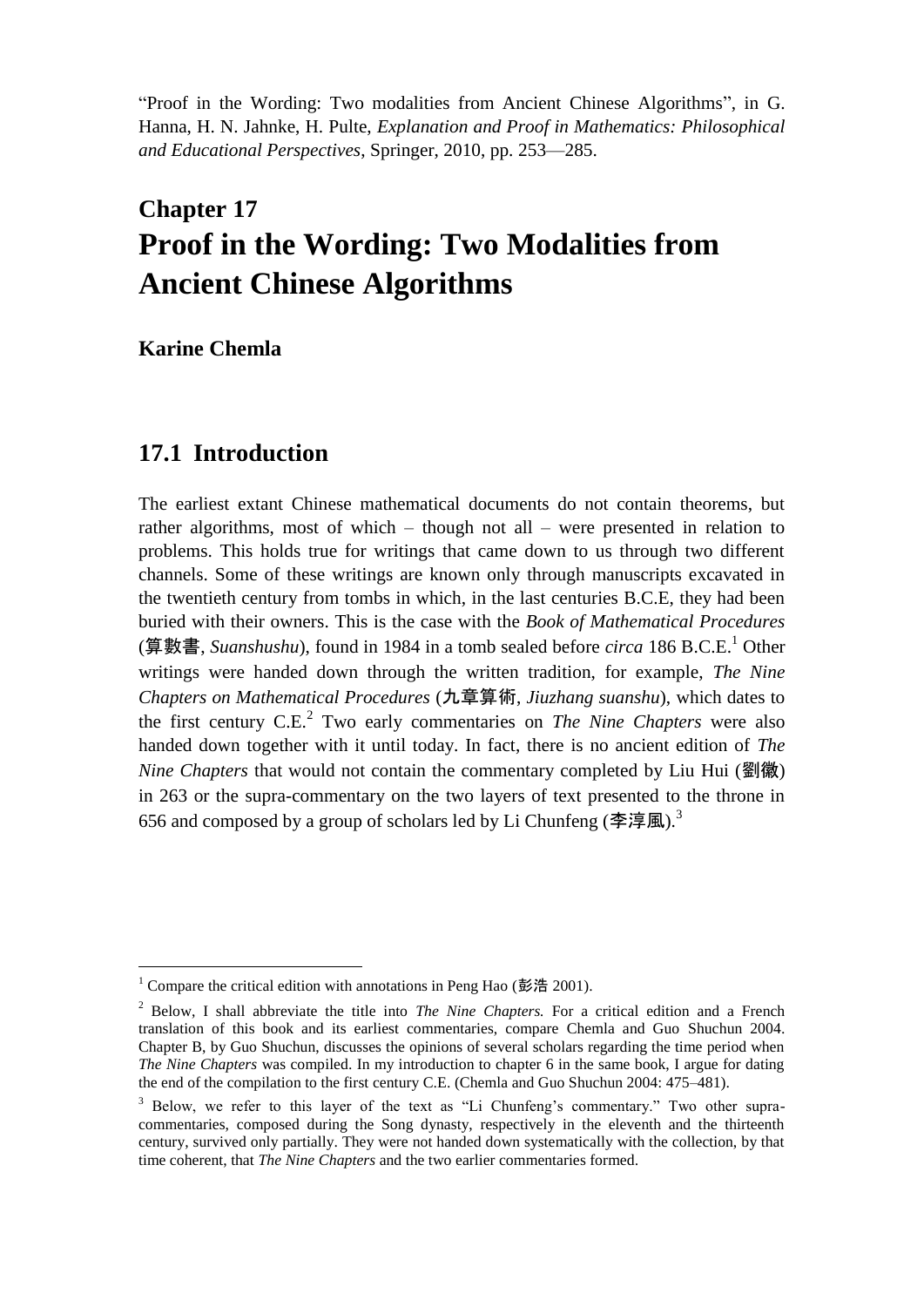As a consequence, in these writings, mathematical proofs did not take the form of proofs of the truth of theorems but rather that of proofs of the correctness of algorithms. Whether the algorithms related to geometrical, algebraic or arithmetical questions, the proofs established that both the meaning of the result and the value yielded corresponded to the magnitude sought.<sup>4</sup> Hence, the texts give us an opportunity to think about proofs of the correctness of algorithms, a kind of proof so far seldom examined in discussions about mathematical proof.<sup>5</sup>

What kind of evidence do we have in these ancient Chinese writings regarding such proofs? The commentaries that Liu Hui and Li Chunfeng developed in relation to virtually every procedure of *The Nine Chapters* systematically established the correctness of the procedures. They provide ample evidence with respect to how such a proof was conducted; they have been abundantly studied in the past decades.<sup>6</sup> However, the two commentaries indicate another type of evidence, more complex from a methodological point of view. Recently, I have been struggling with the idea that the commentators were sometimes "reading" their proofs in the way in which the texts for the algorithms were formulated in *The Nine Chapters*. 7 In fact, many hints indicate that *The Nine Chapters* regularly pointed out reasons for which the algorithms were correct in the very way in which the text for the algorithms in the book was written. This feature reveals that the relationship between the text of an algorithm and the text of a proof of its correctness is not as simple as we spontaneously assume. This issue is in fact part of a wider problem: namely, how the text of an algorithm is handled when the question of its correctness is addressed. For lack of space, I cannot deal systematically with the wider problem here. Rather, I shall concentrate on the question of *how* the text of an algorithm can in and of itself indicate reasons for that algorithm's correctness. The question is essential to address, if we want to delineate the evidence from ancient China on the basis of which to examine the history of the ways by which the correctness of an algorithm was addressed. The evidence from ancient China provides abundant source material to ponder with a certain generality the issue raised with respect to texts. In this paper, I shall concentrate on this evidence

<sup>&</sup>lt;sup>4</sup> I introduced this distinction in Chemla 1996. I shall come back to it below.

 $5$ More precisely, when such proofs were analyzed, their analysis seldom aimed at determining the specificities of proofs, whose goal is to establish the correctness of algorithms. I have suggested elsewhere that once we understand better the history of such proofs, we might be in a position to formulate hypotheses regarding the part they played in a world history of mathematical proof and, more specifically, in a history of algebraic proof. However, in my view, we have not yet reached that point.

<sup>&</sup>lt;sup>6</sup>It would be impossible to mention here the many papers and books that in the last decades were devoted to the proofs contained in the commentaries. Let me simply evoke: Li Yan (李儼 1958: 40– 54); Qian Baocong (錢寶琮 1964: 62–72); Wu Wenjun (吳文俊 1982), Li Jimin (李繼閔 1990); Guo Shuchun (郭書春 1992); Wu Wenjun (吳文俊), Bai Shangshu (白尚恕), Shen Kangshen (沈康身) and Li Di (李迪 1993). For a fuller bibliography, refer to Chemla and Guo Shuchun 2004. In general, the publications seldom analyze the proofs from the viewpoint that they establish the correctness of algorithms. I have attempted to identify the main operations involved in the proof of the correctness of algorithms to which these commentaries bear witness in Chap. A of Chemla and Guo Shuchun 2004: 27–39.

 $<sup>7</sup>$  The first synthetical article that I devoted to this issue is Chemla 1991.</sup>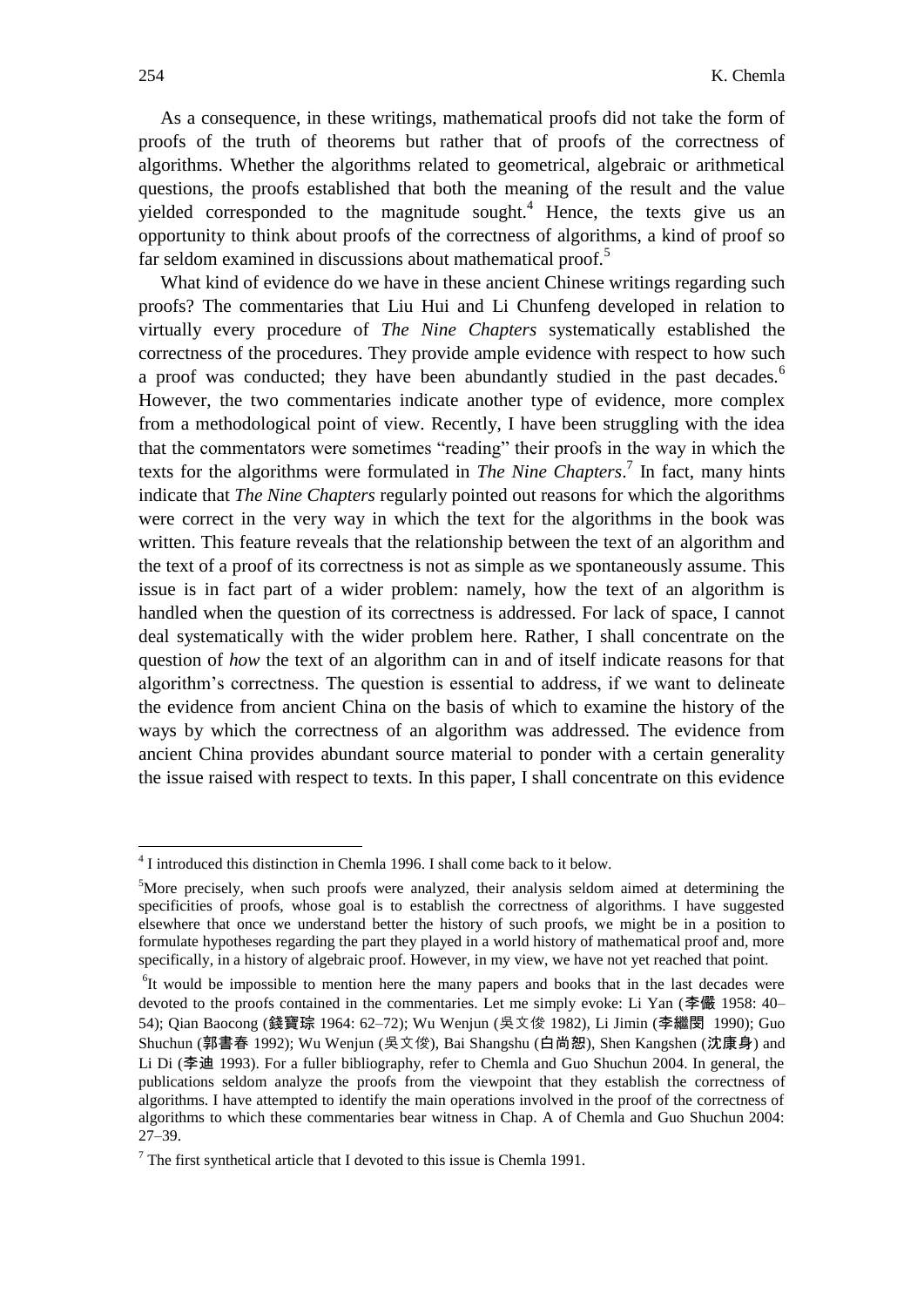to clarify what it means that the text of an algorithm refers to a proof of its correctness.

With this perspective in mind, I shall begin by briefly reexamining some source material from *The Nine Chapters* and its commentaries that I have analyzed in previous publications.<sup>8</sup> I shall then be in a position to illuminate two main families of techniques through which the text for an algorithm can refer to reasons for its correctness. Finally, I shall rely on this analysis to examine, from the same viewpoint, source material from the *Book of Mathematical Procedures*. Although the *Book of Mathematical Procedures* also makes use of the same two distinct kinds of techniques, the second technique is used differently than in *The Nine Chapters* and its commentaries. The final part of the article focuses on this latter technique, revealing similarities and differences in how, in these various writings, texts for algorithms refer to reasons for their correctness. The features examined thus help us bring to light differences between the two books that would remain unnoticed otherwise. Both those similarities and differences give clues to address an open question, that of the historical relationship between the *Book of Mathematical Procedures*, (recorded in a manuscript found in a tomb sealed at the beginning of the second century B.C.E.), and *The Nine Chapters*, (a book probably compiled in the first century C.E. and handed down). How can the differences highlighted between the two be accounted for? Do these differences indicate that these two writings emerged from distinct social milieus, or do they attest to an evolution in practice during the centuries between their composition. My analysis thus provides data that will help tackle the problem. Before we turn to considering these questions, however, some remarks on the text of an algorithm are in order.

#### **17.2 A Few Words on the Texts for Algorithms**

The problem of how the very text through which an algorithm is given refers to a proof of its correctness raises a fundamental issue, which we need to consider simultaneously: how does  $-$  or, more precisely, how did  $-$  one write a text for an algorithm? As Chinese sources illustrate, there are two types of reality corresponding to an algorithm.<sup>9</sup>

On the one hand, algorithms are given by means of texts recorded in books. These texts are commonly described as "sequences of operations." Moreover, they are usually qualified as "general," since they are valid not only for the problem in relation to which they are given, but for a class of similar problems. As a result, although at first sight they do look like "sequences of operations," we must be aware that the

<sup>&</sup>lt;sup>8</sup> See Chemla 1991, 1996.

<sup>&</sup>lt;sup>9</sup> The working seminar "History of science, history of text," organized with Jacques Virbel since 2002, and especially Agathe Keller's contribution, helped me clarify this dual dimension of an algorithm. It is my pleasure to express my gratitude to the group gathered around this seminar.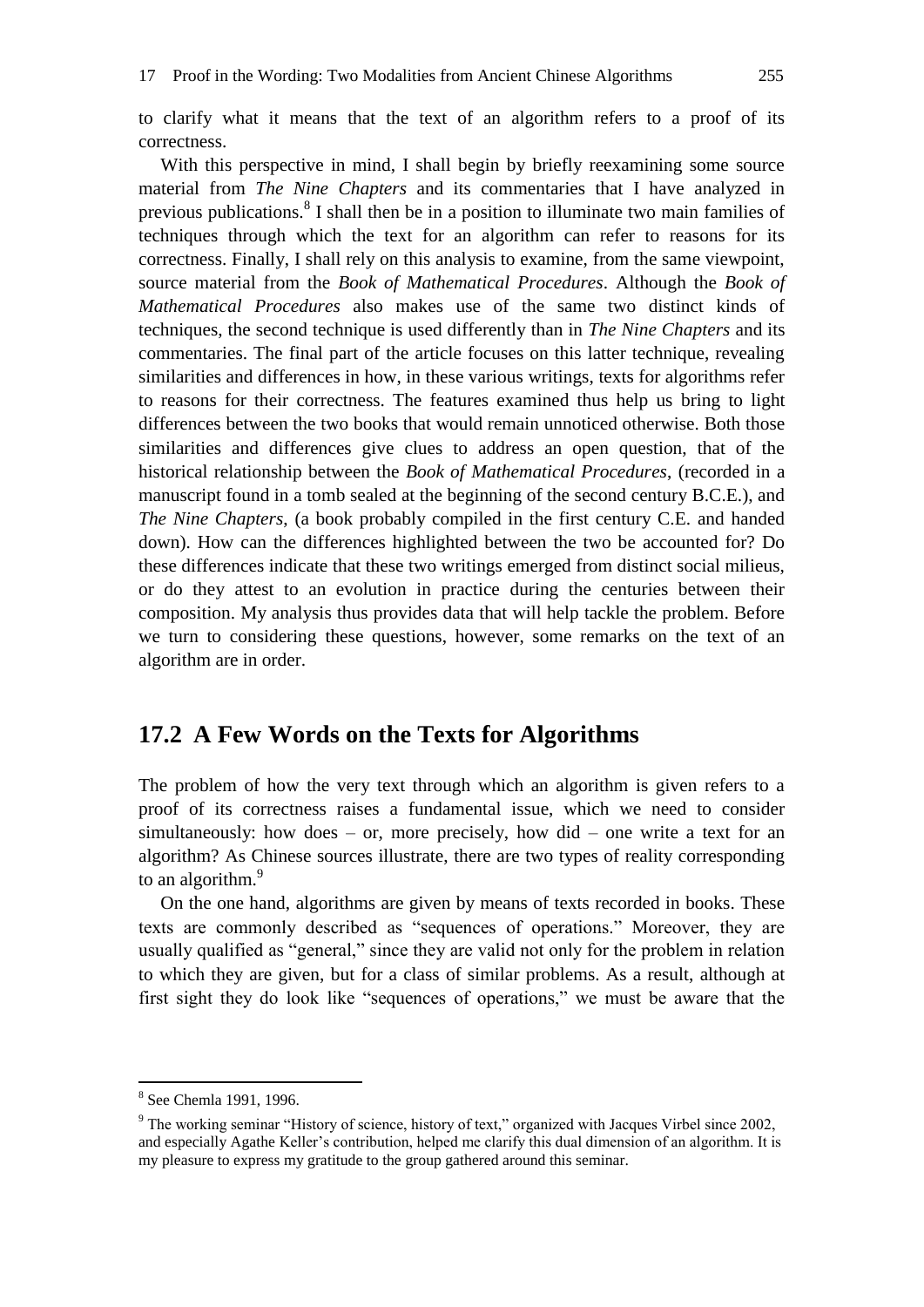textual appearance of the sequence sometimes hides complex structures in the list of operations.<sup>10</sup>

On the other hand, there is usually, outside the book, an instrument for computing – in ancient China, it was a surface on which numbers were written down with counting rods according to a place-value decimal system. On this instrument, the algorithm corresponds to actions performed, on actual values, transforming them until the result(s) appears.<sup>11</sup> Below, I shall discuss this dimension of the algorithm mainly on the basis of the specific example of the surface used for computations in ancient China. I shall refer to this dimension, when seen from the point of view of the events occurring on the instrument, as the "flow of computations," thereby stressing that these actions form a sequence over time.

Usually, the text by means of which an algorithm is written down corresponds to several distinct lists of actions that can be taken on the instrument. Depending on the values to which the algorithm is applied and depending on the cases with which the practitioner is confronted, the single general text for the algorithm generates the various sequences of actions required. That the text giving an algorithm corresponds to distinct lists of actions raises the questions of how the text achieves the integration of these sequences of actions and how it corresponds to the various computational flows generated. Different textual solutions to those problems appear in various writings of the past, even if we restrict ourselves to Chinese sources. This remark reveals that the question of how the text giving an algorithm corresponds to distinct lists of actions has a less straightforward answer than may be spontaneously assumed.

The text for an algorithm can be analyzed from another angle. Usually, we do not have a one-to-one correspondence between the terms referring to operations in the text and the actions taken on the instrument. Suppose a multiplication is to be carried out. The text can either prescribe the operation by a term, which thus corresponds to a series of actions on the instrument, or embed the details of a procedure for multiplying. We shall refer to this distinction by introducing the concept of the "grain of the description": The grain can be finer or coarser, depending on whether actions on the instrument are grouped in operations at a higher level or not. We can analyze how a text for an algorithm carries out the regrouping of elementary actions by means of terms referring to operations from two perspectives. On the one hand, we can examine the way in which actions are grouped within a single operation. On the other hand, we can analyze the terms chosen to prescribe this operation. In relation to the fineness or the coarseness of the description and to how coarseness is achieved, the text for an algorithm can convey different ways of conceptualizing the various flows of computation for the function corresponding to the algorithm. We shall see below,

<sup>&</sup>lt;sup>10</sup> See below for some concrete examples.

 $11$  I owe this element of description of an algorithm, that is, the "action," to the presentation of the project "Histoire de la calculabilité" by M. van Atten, M. Bourdeau, and J. Mosconi (Final Conference of the Program of the CNRS and MESR: "Histoire des savoirs," November 29–December 1, 2007). The proceedings of the Program can be found at http://www.cnrs.fr/prg/PIR/programmestermines/histsavoirs/synth2003-2007Histoiredessavoirs.pdf.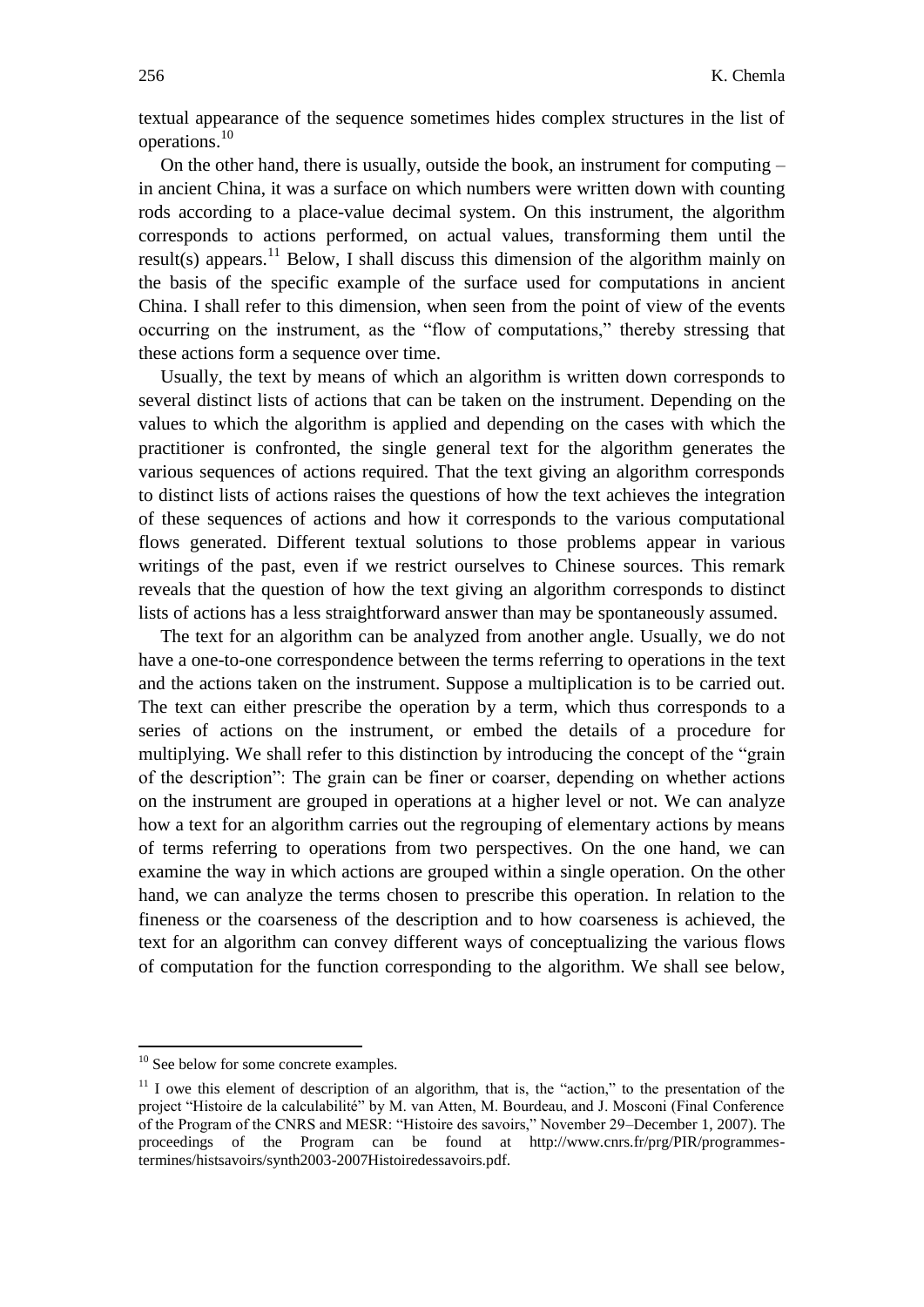without exhausting the variety of cases that can be documented from the Chinese sources, that several techniques were used to achieve that goal. This is precisely one aspect by means of which a text can indicate reasons of the correctness.

The use in a given text of terms referring to a single operation, for instance a multiplication, allows giving a single prescription for sequences of actions that may differ, depending on the values to be multiplied. This remark reveals a relationship between the two features of a text that we distinguished: a coarser grain in the details given by the text with respect to the sequence of actions to be executed is one means through which a single text allows handling different cases, though not the only one.

I now turn to some concrete texts for algorithms from *The Nine Chapters* and its earliest commentary. In addition to illustrating the distinctions just introduced, these texts will allow me to elucidate *how* the text for an algorithm can indicate reasons for its correctness.

### **17.3 Texts for Algorithms – An Insight from The Nine**  *Chapters*

### *17.3.1 The Straightforward Reference to Operations and the Question of the Meaning*

The first example of a text for an algorithm is paradigmatic in two ways: On the one hand, it prescribes operations in a direct way. On the other hand, its structure allows that along the sequence of operations, step by step, sub-procedure by subprocedure, the meanings of the consecutive results are successively brought to light. Therefore, when the end of the text is reached, the meaning of the result can be made clear and can be shown to be precisely identical to that expected. It is thereby proved that the given algorithm yields the correct result.

In such types of texts for algorithms in *The Nine Chapters*, the commentator's proof amounts to establishing the meaning of the sequence of partial results until the end result is reached.<sup>12</sup> The commentator thus in some sense reads a proof in the *structure* of the text. An excerpt that illustrates these phenomena is provided by the commentator Liu Hui. In it, Liu Hui writes down a text for an algorithm and at the same time, step by step, sub-procedure by sub-procedure, he provides an interpretation for each partial result. In some sense, he has merged the text of the algorithm and that of its proof into a single text. A formulation of that kind will make it easier for us to understand this type of text for algorithms and to suggest how these algorithms could be, on the one hand, obtained and, on the other hand, proved to be correct.

<sup>&</sup>lt;sup>12</sup> I describe a text of that kind for an algorithm as well as Liu Hui's proof of the correctness of the algorithm in Chemla 1991.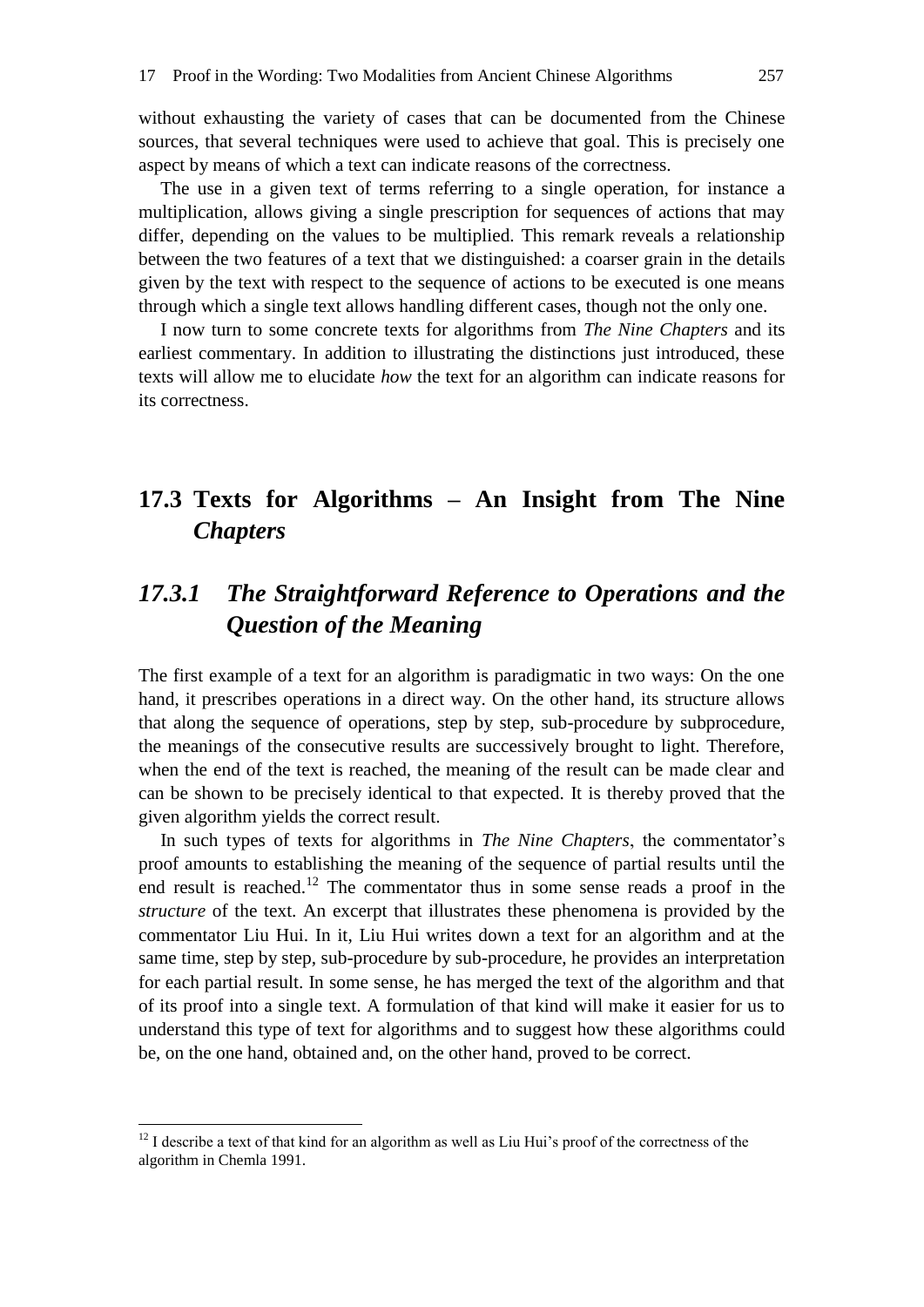Our excerpt is the initial segment of an algorithm Liu Hui presents in his commentary after the first procedure given in *The Nine Chapters* to compute the area of a circle.<sup>13</sup> In a passage preceding the one we shall analyze, Liu Hui had established the correctness of the algorithm stated in *The Nine Chapters*, which prescribed multiplying half of the diameter of the circle by half of its circumference to yield the area. He then exposes the fact that the ratio of 1–3 between these two data, which characterizes the values given in the statements of the problems in *The Nine Chapters*  – the diameter and the circumference–,<sup>14</sup> differs from the one that the algorithm assumes if it is to be correct. Consequently, despite the correctness of the algorithm, the problems in *The Nine Chapters* do not provide values that guarantee the exactness of the result of the algorithm. In this context, Liu Hui sets out to compute other values. We shall examine the beginning of the text by means of which he writes down his algorithm.

First, I shall sketch out the idea of the computation, which Liu Hui bases upon the drawing he referred to in his proof of the correctness of the procedure given by *The Nine Chapters* (see Fig. 17.1).<sup>15</sup> Liu Hui's whole text consists of the repetition of a



**Fig. 17.1.** The figure Liu Hui used to deal with the area of the circle

<sup>&</sup>lt;sup>13</sup> I gave a more detailed analysis of the commentary on the area of the circle in Chemla 1996. For a critical edition and translation into French of the whole passage, see Chemla and Guo Shuchun 2004: 176–189.

<sup>&</sup>lt;sup>14</sup> These are problems 1.31 and 1.32. The pair of numbers I attach to a given problem in *The Nine Chapters* refers, first, to the chapter in which it is placed (here, Chap. 1) and, then, to the order in which the problems are arranged in this chapter (here, 31st and 32nd problems). Note that these numbers are not part of the source material.

<sup>&</sup>lt;sup>15</sup> Note that the diagram is restored on the basis of the references Liu Hui makes to its structure. However, I do not attempt to produce a figure conforming to the features known to be specific of the diagrams Liu Hui used. For instance, to conform to modern usage, I name some of the points. Before the thirteenth century C.E., we have no evidence in China of such ways of marking figures.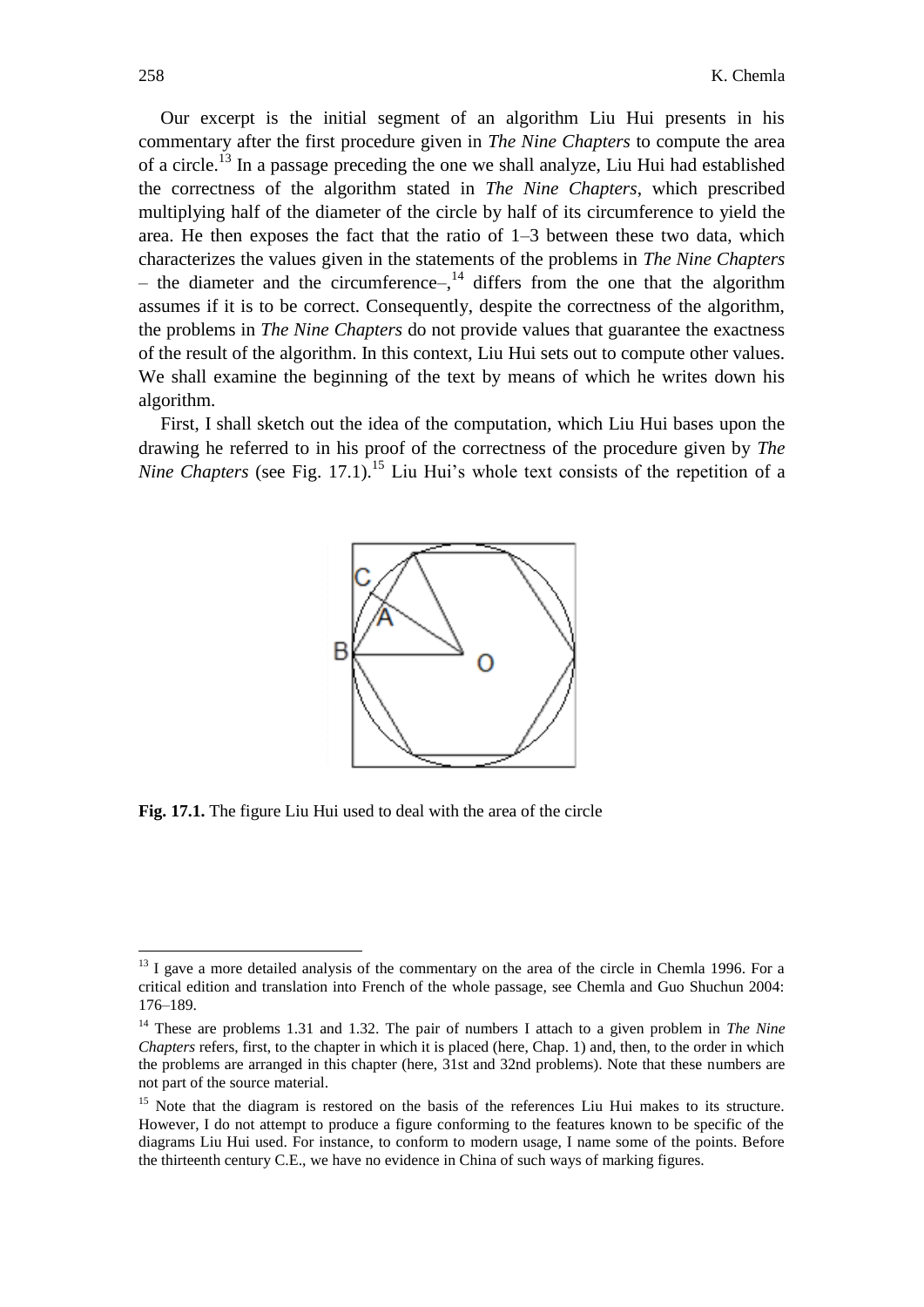sequence of operations which, from the point of view of the computations carried out, corresponds to the iteration of a procedure computing the length of the side of a regular 2*n*-gon inscribed into the circle, when knowing the length of the side of a *n*gon and the diameter of the circle. Once he has reached the accuracy he looks for, Liu Hui derives from the side of the *n-*gon just computed the value of the circumference and hence the value of the area of the corresponding 2*n*-gon. I shall focus on the initial description of the sequence of operations, which starts from the side of the regular hexagon inscribed in the circle.

As is known from Liu Hui's previous proof in the commentary on the area of the circle, the side of a regular hexagon is equal to half of the diameter of the circle in which it is inscribed. The first half of the sequence of operations to be repeated makes use of the fact that in the right-angled triangle OAB, both the base (*AB*) and the hypotenuse  $(OB)$  are known: they are, respectively, half of the side of the hexagon (more generally, the *n*-gon) and half of the diameter. Applying the "Pythagorean" procedure (the main topic of Chap. 9 in *The Nine Chapters*), one obtains the height OA. Thereafter, in the right-angled triangle ABC, given that the base is the difference between the radius and OA, and that the height is half the side of the *n*-gon, on the other hand, their values are known. In the second half of the procedure, applying again the "Pythagorean" procedure, one obtains CB, which is the side of the 2*n*-gon. One can then repeat the procedure to derive the length of the side of the 4*n*-gon, and so on.

Let us concentrate on how Liu Hui formulates this sequence of operations at the beginning of the excerpt. The first sentences of the procedure read as follows:

"Procedure consisting in cutting the 6-gon in order to make a 12-gon: One sets up the diameter of the circle, 2 *chi*. One **halves it**, which **makes 1** *chi* **and gives** the side of the 6-gon that is in the circle,"

(割六觚以爲十二觚術曰:置圓徑二尺, 半之爲一尺, 即圓裏觚之面也。; my emphases).

The goal of the procedure is announced at the beginning of the text, in its name ("Procedure consisting in cutting the 6-gon in order to make a 12-gon"); the goal – and the name – will change at each repetition of the sequence of operations, from *n*gon and 2*n*-gon to, in the next step, 2*n*-gon and 4*n*-gon, and so on. In the initial procedure aiming to cut the hexagon into a 12-gon, the side of which is to be determined, Liu Hui initiates the computation by prescribing that a value for the diameter, 2 *chi*, be "set up" – a technical term referring to placing, on the surface for computing, a value on which the subsequent computations will be executed. As is common in Chinese mathematical writings, the whole text is formulated with respect to a given set of numerical data but it has a paradigmatic value: The numerical values mentioned hold for any other possible initial data.<sup>16</sup>

Note that what is "set up," right at the outset, comprises not only the initial numerical datum, but also its "meaning": it is the diameter of the circle. This feature will hold true for the whole text: the prescription of each operation or each sub-

<sup>&</sup>lt;sup>16</sup> Evidence supporting this claim is given in Chemla 2003.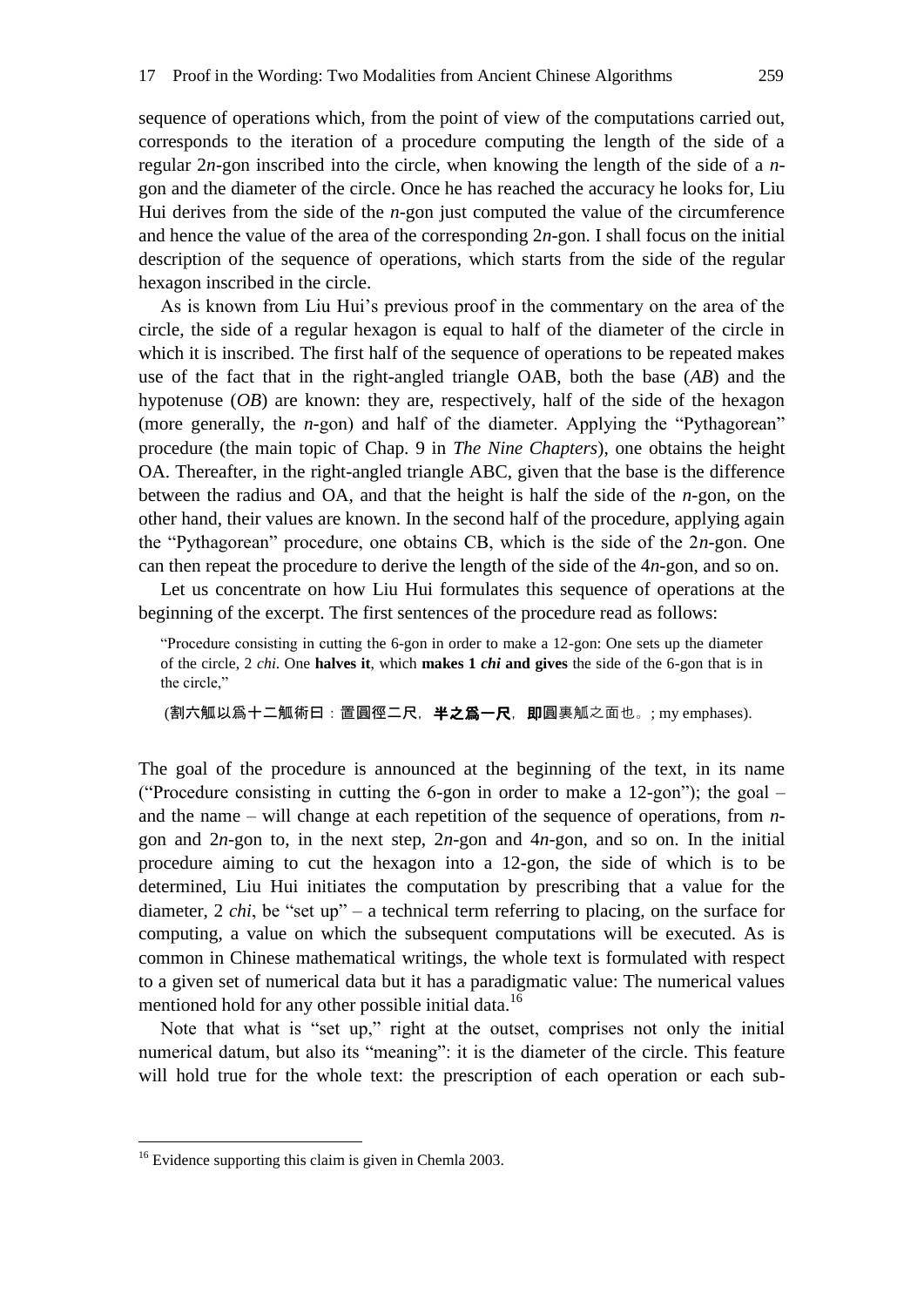procedure will be followed by a similar statement of its result. The value yielded by the operation or the sub-procedure, and the interpretation of the "meaning" of this result, will both be systematically given. Let me illustrate this point again by the next operation: halving the datum set-up. As we announced at the beginning of the section, the operation is prescribed directly, by means of a term naming the operation.<sup>17</sup> The statement of the result can be decomposed into two parts: numerically, the operation yields 1 *chi*; and, semantically, halving the diameter will be interpreted as yielding the side of the hexagon. The dual nature of the result is essential for my argument. Thus, the text of the algorithm mentions the evolution of the values computed, while also progressively providing a geometrical interpretation of the result for each step. Therefore, finally, the "meaning" of the algorithm's result will be determined. The correctness of the procedure is established only if the meaning of the result corresponds to the magnitude sought. To designate the nature of the interpretation of the final result, Liu Hui uses a specific term:  $\tilde{a}$  (*yi* "meaning").<sup>18</sup> The term also refers to the successive interpretations of the meanings of the results of the preceding sequence of operations and sub-procedures composing the algorithm. Taken altogether, the "meanings" form the reasoning establishing the algorithm's correctness.

In the example, the second part of the result as formulated in the text ("the side of the 6-gon"), when taken from beginning till end of the algorithm, is precisely what constitutes Liu Hui's proof of his algorithm's correctness. I shall refer to the algorithms for which such proofs can be formulated as having a "transparent" structure. While reading the subsequent sentences of Liu Hui's text, I shall analyze the conditions required to make the sequence of interpretations possible. In the case of the previous operation of halving, formulating the second part of the result requires interpreting the result with respect to the figure. Let us observe how in the next part of the procedure, Liu Hui makes the meaning of the operations explicit:

"One takes half of the diameter, **1** *chi***, as hypotenuse**, **half of the side**, **5** *cun*, as **base (of the right-angled triangle)**, and one **looks for the corresponding height**. <sup>19</sup> The square of the base, 25 *cun*, being subtracted from the square of the hypotenuse, there remains 75 *cun*. One divides this by extraction of the square root<sup>20</sup> [... description of the computation of anapproximation in the form of a sequence of units concluded by a decimal fraction, in the end

 $17$  This remark is important only because there are other modes of prescribing an operation that constitute another family of cases, in which the text of an algorithm refers to the reasons for its correctness (see below).

<sup>18</sup> I composed a glossary of technical expressions used in *The Nine Chapters* and its early commentaries

<sup>(</sup>Chemla and Guo Shuchun 2004: 895–1042). In what follows, I shall refer to it as *Glossary*. It provides evidence for the meanings and facts regarding technical terms. For *yi* ("meaning, intention") see *Glossary*: 1018–1022.

<sup>&</sup>lt;sup>19</sup> The terms I translate here by "base" and "height" are in fact technical terms referring, respectively, to the shorter and the longer sides of the right angle in a right-angled triangle.

 $20$  I follow the structure of the Chinese term for prescribing a square root extraction and underline, as the Chinese does, the link of that operation to division.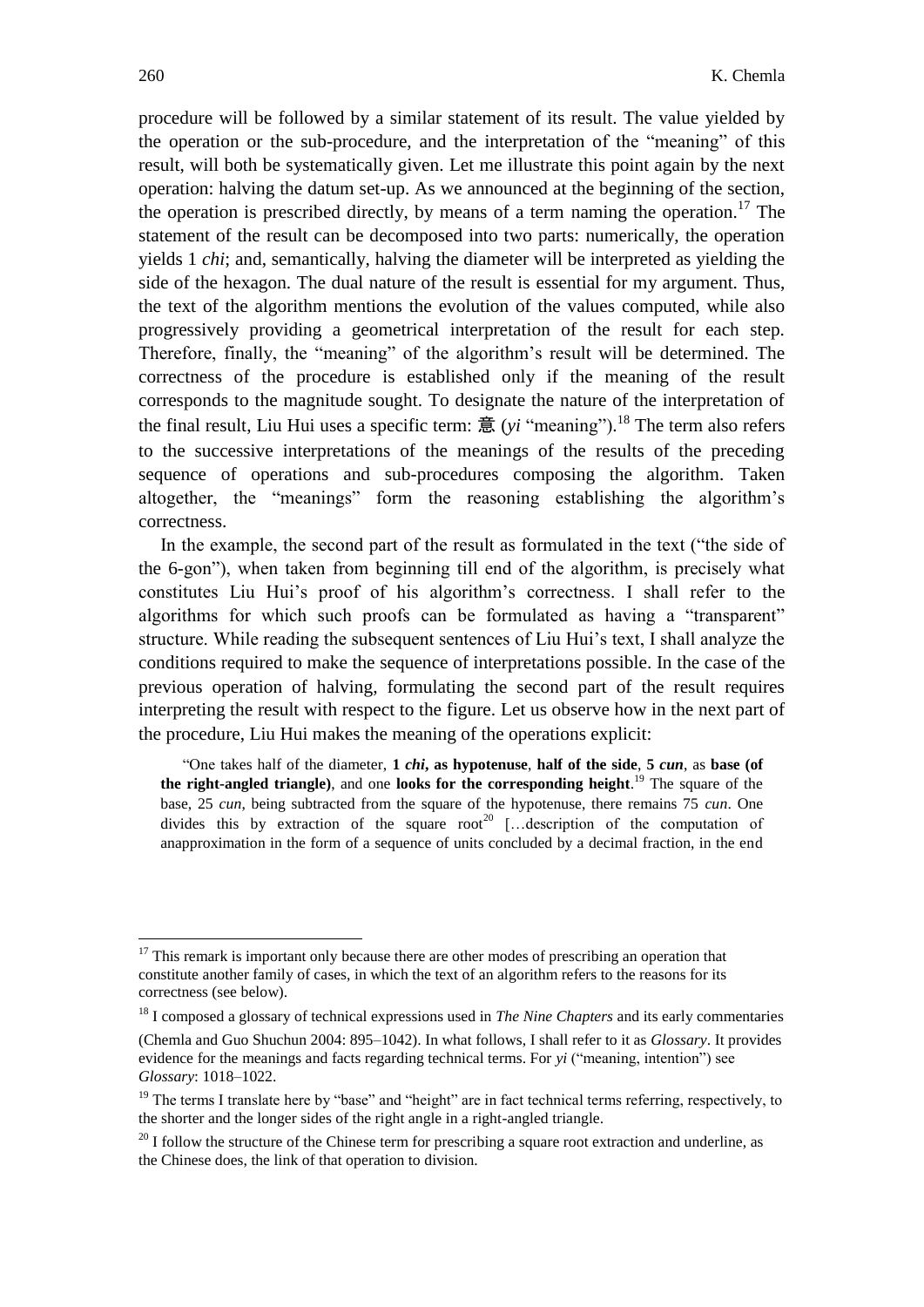simplified…]. Consequently, one obtains 8 *cun* 6 *fen* 6 *li* 2 *miao* 5 and three-fifths *hu* for the **height**."

(令半徑一尺爲弦,半面五寸爲句,爲之求股。以句冪二十五寸減弦冪,餘七十五 寸。開方除之, (…)。故得股八寸六分六釐二秒五忽五分忽之二。; my emphases).

Two magnitudes, and their corresponding values, are now available: that of half of the diameter, which was computed, and that of the side of the hexagon, which was introduced as an interpretation of the result of that computation. Half of the side can thus be computed. Note that the computation of the latter value, along with its meaning, is prescribed indirectly by a mere reference to the result: "half of the side, 5 *cun*." (For other examples of indirectly prescribing operations essentially different from this one, see below). Even though the values of half of the diameter and the side of the hexagon are equal, their interpretations as segments differ, indicating the geometrical work required to formulate the interpretation of the operation of halving, as "side of the hexagon," not "half of the diameter." Moreover, the choice between these two possible interpretations (both to be used in the next step) is essential to allow the sequence of interpretations to, in the end, reach an adequate meaning for the result of the algorithm. By providing distinct geometrical interpretations of the same value, Liu Hui situates them as specific kinds of segments on the figure. Further, by granting to these segments the names of, respectively, "hypotenuse" and "base," he not only situates them with respect to each other on the diagram but also designates the right-angled triangle in which they play such parts (triangle OAB).

Chapter 9 of *The Nine Chapters* contains a problem, which, given the hypotenuse and base of a triangle, asks for the "height." The problem is followed, and solved, by a form of the "Pythagorean" procedure, the correctness of which Liu Hui discusses in that context. By using the term "looking for  $\vec{\mathbf{x}}$  *qiu*," in the text presently under examination, Liu Hui signals that he identifies the situation he is dealing with as similar to that of the problem in Chap. 9. He thereby justifies inserting in his algorithm, after the operations of halving, the procedure given in Chap. 9 for finding a triangle's height. This section of his algorithm reads:  $21$  "The square of the base, 25 *cun*, being subtracted from the square of the hypotenuse, there remains 75 *cun*. One divides this by extraction of the square root (…computation of an approximation…).. Consequently, one obtains 8 *cun* 6 *fen* 6 *li* 2 *miao* 5 and three-fifths *hu* for the **height**" (emphasis mine).

This passage raises several issues related to our topic. First, note how the various operations are prescribed. As above, the squaring of the two known sides of the triangle is indicated by the statement of the result of the operation. By contrast, the terms by which the operations are prescribed (subtracting, dividing…) are common names for them.

Second, in contrast to the operation of "halving" discussed above, Liu Hui here prescribes the whole sub-procedure, of which only the final result is interpreted; there

<sup>21</sup> See the term "look for 求 *qiu*," in *Glossary*: 971. The corresponding problem and procedure in Chap.9 appear in Chemla and Guo Shuchun 2004: 704–707.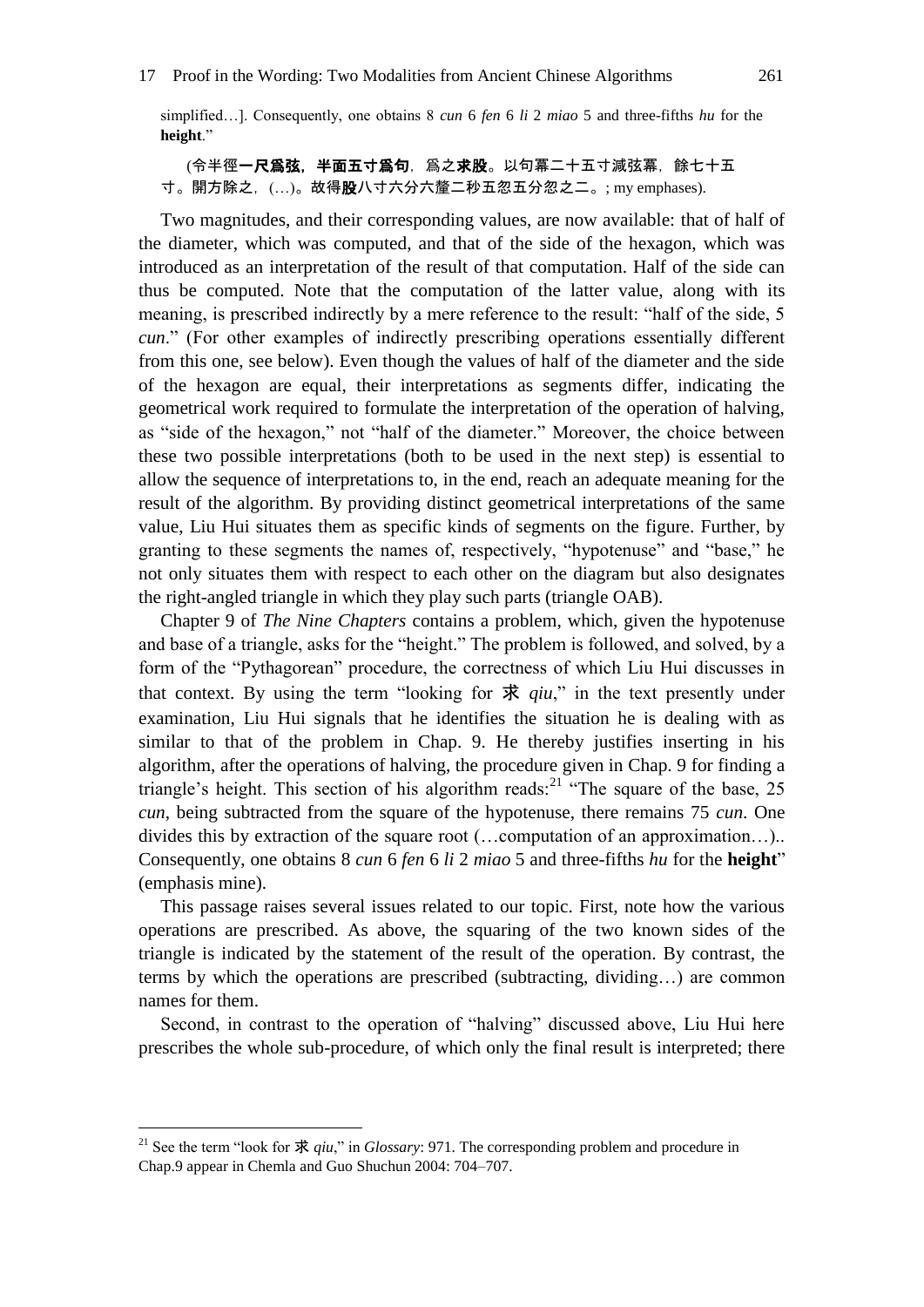is no need to interpret explicitly the meaning of the subtraction or other steps. Depending on the reasoning that is formulated in the interpretations of the successive results, either the result of an operation or that of a sub-procedure is provided; the operations of interpretation sometimes group together distinct computations into a single whole, when this is relevant for establishing the meaning of what is thereby computed.

Further, let us observe how the interpretation is achieved. The identification of a problem and the insertion of a procedure, the correctness of which was already established, allows Liu Hui to formulate the meaning of the result as "height" of the corresponding triangle and to situate it on the diagram (OA). Thus, both the problems and the procedures attached to them play parts in composing the algorithm and formulating the meaning of its sub-procedures. More generally, as the commentators bear witness, problems and their procedures play a key part in the two activities of composing, sub-procedure after sub-procedure, a desired algorithm and interpreting the sequence of results. This was probably already the case for the authors of the procedures in *The Nine Chapters*, which consists precisely of textual units composed by a problem and a procedure.

Last, note that at this stage, the two components of the result no longer have the same relation to the situation under investigation: the interpretation of the result as "height" is an exact meaning for the magnitude yielded, whereas the value is only an approximation. The two parts of the result run in parallel but no longer represent exact counterparts of each other.

In sum, the text for the algorithm as formulated by Liu Hui describes a sequence of operations (dividing, squaring, etc). For each operation, a value is yielded (exact or approximate), whereas the interpretation is provided for operations or blocks of operations.

The second part of the sequence of operations examined here can be interpreted in exactly the same terms. It reads as follows:

"One **subtracts** this (i.e., the height) from the half-diameter, 1 *cun* 3 *fen* 3 *li* 9 *hao* 7 *miao* 4 and three-fifths *hu* remains, that one calls **small base**. Half of the polygon side then is **called once again small height**. One looks for the corresponding hypotenuse. Its square is 267949193445 *hu*, the remaining fraction being left out. **One extracts the square root, which gives a side of the 12-gon.**"

(以減半徑,餘一寸三分三釐九毫七秒四忽五分忽之三,謂之小句。觚之半面而又 謂之小股。爲之求弦。其冪二千六百七十九億四千九百一十九萬三千四百四十五 忽, 餘分棄 之。開方除之, 即十二觚之一面也。; emphases mine).

Some features of this part of the text with respect to the formulation of the algorithm and the meaning of its operations were not addressed in the discussion above. To begin, Liu Hui brings out the right-angled triangle ABC by means of the same technique as above: He points out its base AC and its height AB by determining their values and indicating the part they play in the triangle. These two segments can be known on the basis of the magnitudes previously determined. The base is introduced as the meaning of an operation carried out on two segments known and placed in the diagram: half of the diameter and the height OA of the triangle OAB. As for its height, AB, introduced again as "half of the polygon side," it played another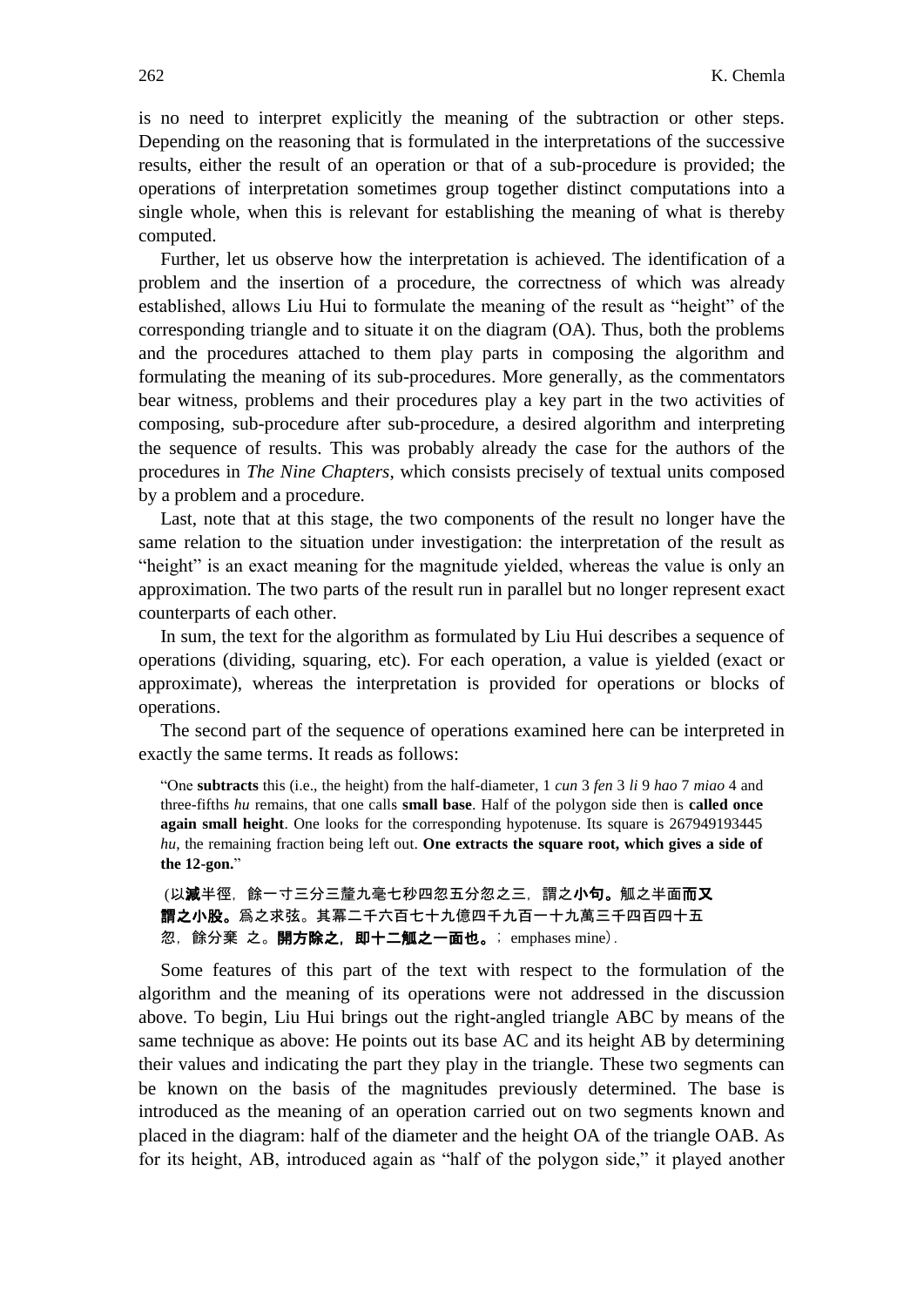part in the triangle OAB. Reinterpreting the same segment in another way is required to formulate the meaning of the subsequent operations. So, Liu Hui restates the meaning of the segment, distinguishing triangle ABC from OAB by qualifying each of the sides of the former as "small."

Once the base and height of the triangle are determined, as above, by means of the term "one looks for" Liu Hui introduces the problem of finding the length of the hypotenuse. By contrast with the previous case, evoking the problem by way of its data and the desired result suffices here to indicate that the procedure – the "Pythagorean" procedure – is inserted in the algorithm composed. Indeed, even though the procedure is used for the computation of the square mentioned, it is not quoted in its entirety. Only its last two operations are listed explicitly. For the penultimate one, the approximation to be used for the numerical value it yields is given. As for the final one, note that Liu Hui makes only its meaning explicit  $-$  it is a "side of the 12-gon" – but not the value it yields. Clarifying why Liu Hui does this will allow us to understand a key characteristic of such algorithms, the structure of which I characterized above as "transparent."

## *17.3.2 How Can the Structure of the Text for an Algorithm Lose its Transparency?*

To answer the question just raised, I examine the subsequent section of Liu Hui's text for his algorithm. It constitutes the beginning of the first repetition of the iterated sequence of operations:

"Procedure consisting in cutting the 12-gon in order to make a 24-gon: Likewise, one takes the half-diameter as hypotenuse, half of the side as base and one looks for the corresponding height. **One sets up the square of the previous small hypotenuse**, and one divides this by 4, hence one obtains 66987298361 *hu,* and one leaves out the remaining parts, which gives the square of the base. This being subtracted from the square of the hypotenuse, what remains, one divides it by extraction of the square root […]

(割十二觚以爲二十四觚術曰:亦令半徑爲弦,半面爲句,爲之求股。置上小弦 冪,四而一,得六百六十九億八千七百二十九萬八千三百六十一忽,餘分棄之,即 句冪也。以減弦冪,其餘,開方除之, […]; emphasis mine).

The main idea of the procedure is the following: The previous computation had yielded the side of the 12-gon. Now, Liu Hui takes half of this magnitude, as before, as the base of a right-angled triangle, whereas half of the diameter is its hypotenuse. On this basis, the same procedure as before will yield this triangle's height. The procedure requires squaring the two data, subtracting the smaller from the larger, and extracting the square root. This algorithm can, as above, be interpreted either step by step or sub-procedure by sub-procedure to determine the meanings of the partial results. However, and this is a key point, that particular algorithm is not the one best suited for computations. As a result, Liu Hui will follow two distinct lists of operations, depending on whether he determines the meaning of the result or computes its value. In other words, the algorithm formulated to follow the meaning of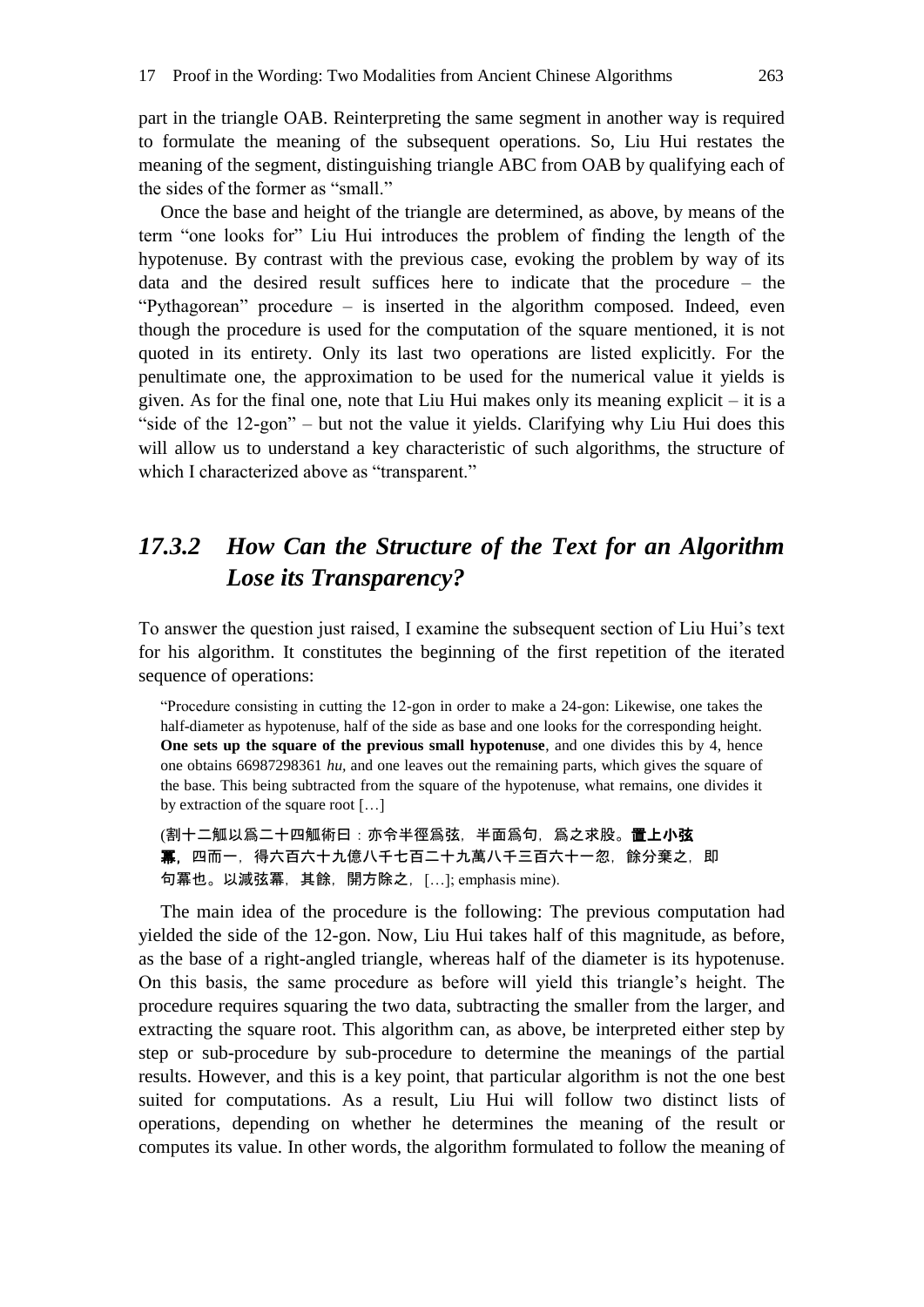the sequence of results differs from the algorithm followed for the computations. The reason is simple. At the end of the previous sequence of operations, Liu Hui had obtained the value of CB by extracting the square root of the value obtained, by means of a "Pythagorean procedure," for CB2. If we followed the operations just mentioned, we would extract a square root, divide that result by 2 and square the new result to enter it into the next "Pythagorean" procedure. Yet, in addition to the fact that the computations would be cumbersome, actually extracting the square root as Liu Hui does would increase the inaccuracy of the result. Instead of computing  $[(\sqrt{C}B2))/2]2$ – the sequence of operations he formulates to yield the result's meaning – Liu Hui uses another sequence of operations only for the computations; he obtains the value of 66987298361 *hu* by simply dividing CB2 by 4. Thus, he introduces a distinction between the algorithm that shapes the meaning of the result and the algorithm that computes. The former can be represented by the formula  $[(\sqrt{a})/2]$ , whereas the latter boils down to [a/4]. This explains why only the meaning of  $\sqrt{a}$ , that is,  $\sqrt{(CB2)}$ , not its value, needed to be determined: the operation is required for the algorithm determining the meaning of the result, not for the one that computes the value [a/4]. In fact, computing  $\lceil (\sqrt{a})/2 \rceil$  yields the same value as  $\lceil a/4 \rceil$  *only* if the result of a square root extraction is always given as exact.<sup>22</sup> Yet the algorithm, as Liu Hui described it so far, does not give exact values for the results of root extractions. As a consequence, in terms of the "meaning" of the final result, there is no difference between the two sequences mentioned. However, as far as the values are concerned, the yielded approximations differ.

In sum, to go from the square of the hypotenuse corresponding to triangle ABC to the square of half of the side of the 12-gon, Liu Hui formulates two algorithms in parallel. The first extracts the square root, divides by 2 and then squares the value obtained; it corresponds to a text, the structure of which is transparent and the partial results of which can be interpreted directly, step by step, sub-procedure by subprocedure. This text is obtained by combining the reasons for using the operations, and thus its structure points to the reasons why the algorithm is correct. However, the algorithm is not convenient for the computations. It makes them uselessly cumbersome and increases their inaccuracy. Liu Hui thus follows a second algorithm for computing, one that rewrites the first algorithm's sequence of computations into one algebraically equivalent operation: "dividing by 4." Its starting point and end point are the same as the first algorithm's in terms of meaning. However, although it makes computation simpler, this rewriting causes a loss in the transparency of the text. There is a tension between the text that points out, by way of its structure, reasons for correctness and the text that prescribes more convenient computations.

The operations deleted in the latter need to be restored to retrieve a transparency similar to that of the first part of Liu Hui's text.

<sup>&</sup>lt;sup>22</sup> Such transformations constitute parts of proofs to which I referred as "algebraic proofs in an algorithmic context." On this set of transformations and how their correctness was approached in ancient China, see Chemla 1997/1998.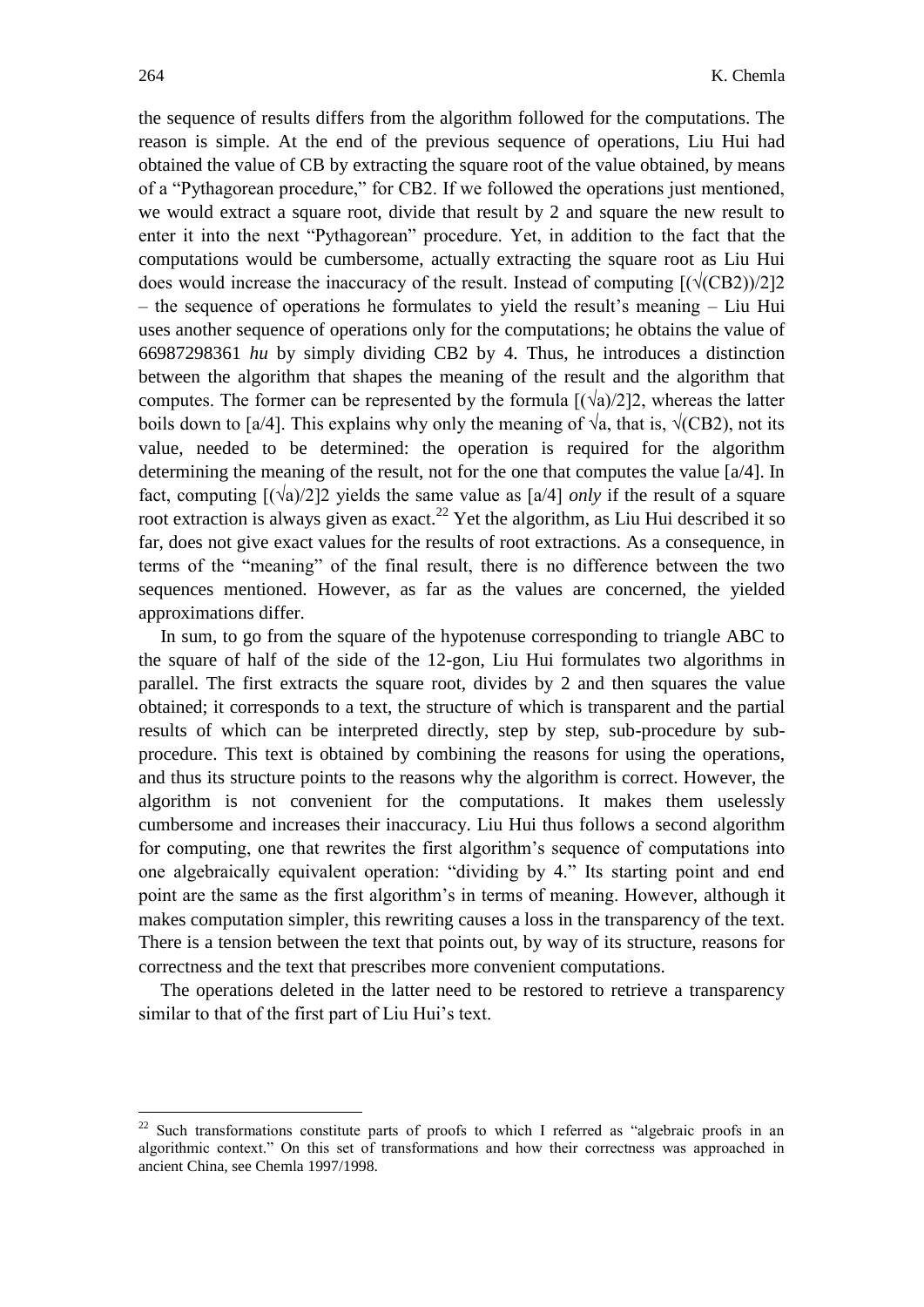These simple remarks are yet fundamental: in most cases in which an algorithm's text is not structurally transparent with regard to the reasons for its correctness, one may infer that a similar rewriting occurred. That is, a list of operations carrying out a task, which was composed step by step, sub-procedure by sub-procedure, and whose structure was thus transparent, was rewritten so as to make the computations less clumsy.<sup>23</sup> This conclusion casts light on how the transparency of the text for an algorithm can be achieved. It also explains why, in some cases, the commentators can interpret those texts for algorithms in *The Nine Chapters* that have a transparent structure, thereby making the reasons for their correctness explicit.

Here in our first example, we have read a section of the text large enough for us to draw some conclusions. With it, we could analyze one modality – the simplest one – for writing down a text for an algorithm. Actions were prescribed in a straightforward way, by means of terms naming the operations to be executed. However, we also encountered some indirect ways of referring to actions: reference by stating the meaning of their results. Further, the text, or, more precisely, mainly the first part of the text, had a structure transparent about reasons for the algorithm's correctness. The meaning of the operations could be formulated, step by step, subprocedure by subprocedure, until the meaning of the result was established. In this text, Liu Hui formulated this meaning explicitly, combining the text that prescribes and the text that accounts for the correctness. The combination of the two became even more visible in the second portion, in which the two paths separated; that is, when, in order to compute a value for a magnitude, the list of operations leading to the meaning differed from that leading to a numerical value.

The part of the excerpt in which both dimensions coexist harmoniously can be considered a paradigm for such texts of algorithms in two ways. To bring these two ways to light, we shall consider separately the two components that the text combines.

To start with, texts for algorithms like the portion of the text in which operations are prescribed with transparent structure, in the technical sense I introduced above, frequently occur, not only in Chinese writings, like *The Nine Chapters* or the *Book of Mathematical Procedures*,<sup>24</sup> but also in other mathematical traditions. Jens Høyrup's interpretation of Mesopotamian tablets recording texts for algorithm can be reformulated by saying that it implies that these texts have a transparent structure

<sup>&</sup>lt;sup>23</sup> For those algorithms in *The Nine Chapters* the text of which does not have a transparent structure, the commentators regularly argue that the reason lies precisely in such rewriting. They compose, in the way just outlined, an algorithm carrying out the task expected from the algorithm commented upon. They further bring to light the cumbersome character of the algorithm they have composed, when it comes to computations, to account for the fact that the algorithm recorded in *The Nine Chapters* differs from the one they just composed. The transformations they describe in order to transform the latter algorithm into the former, thereby proving its correctness and accounting for its shape, constitute the part of the proof to which I refer by the expression of "algebraic proofs in an algorithmic context."

 $24$  See for example the texts for algorithms computing the volumes of solids recorded in bamboo slips 142–145 (Peng Hao (彭浩) 2001: 101–105). They share common features with texts for algorithms in *The Nine Chapters* and the structure of which the commentators interpret as transparent (Chemla 1991). Cullen 2004: 90–99 developed this idea of mine.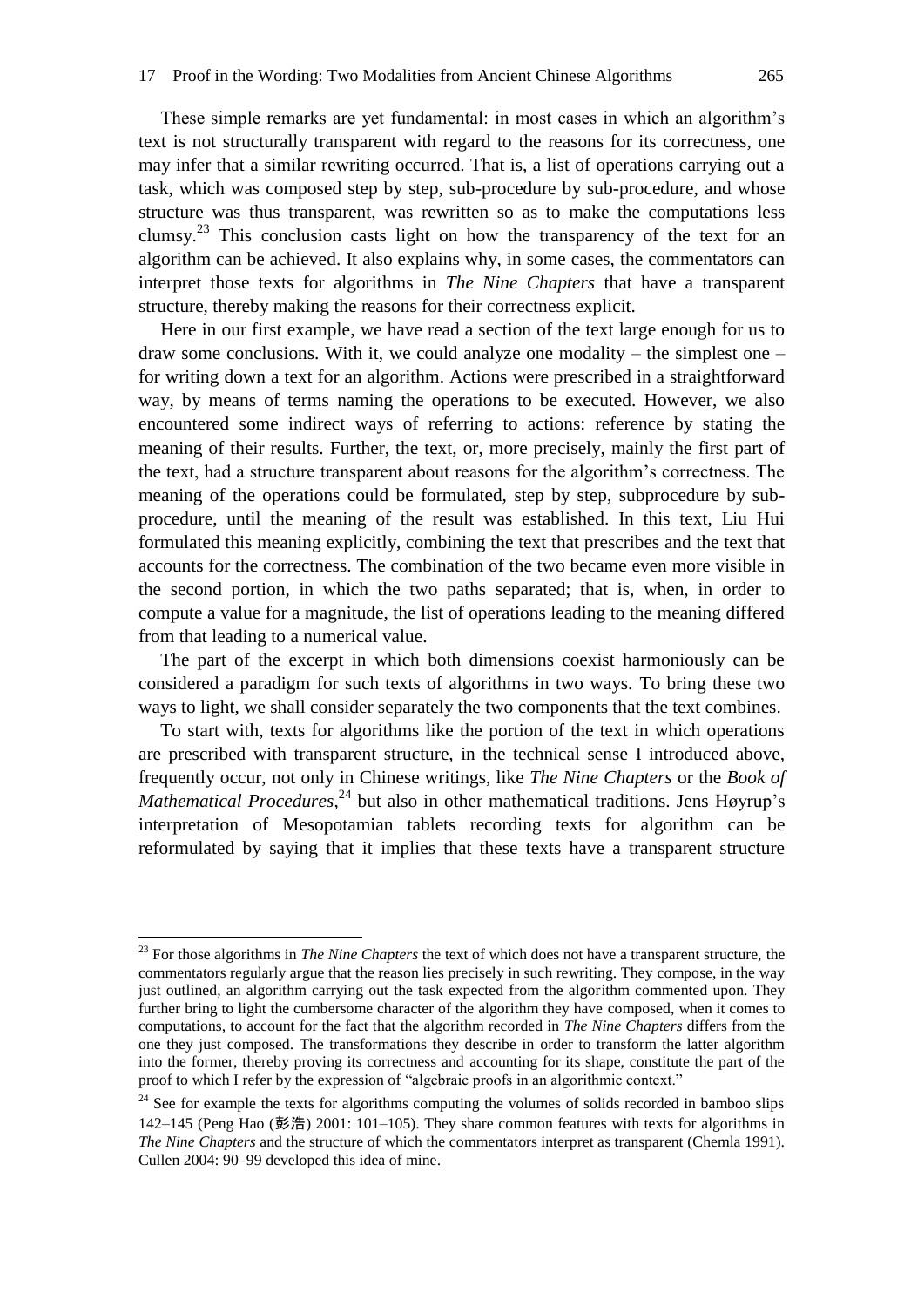(Høyrup 1990); thus, we have an entire corpus of tablets characterized by this feature. In addition, the texts for algorithms recorded in Al-Khwarizmi's *Book of Algebra and al-Muqabala* also share this property.<sup>25</sup> The portion of Liu Hui's text examined is paradigmatic for all these sources.

However, the status of the "transparent structure" for texts is different in all these sources. This remark leads us to the second component of Liu Hui's excerpt, which makes explicit the meaning of the operations throughout the sequence which constitutes the text for the algorithm, thereby "interpreting" the structure of the text. In Liu Hui's excerpt and in al-Khwarizmi's book, the proofs of the correctness of the algorithms that the authors themselves developed share this feature: the proof follows the sequence of operations, as the text for the algorithm gives it, and makes explicit the meanings, step by step, or sub-procedure by sub-procedure.<sup>26</sup> In this respect, the second component of Liu Hui's excerpt is paradigmatic. On the one hand, these sources all illustrate how the text for the algorithm is handled in writing down the proof of the correctness: the proof follows the text linearly, from beginning to end.<sup>27</sup> On the other hand, we have testimonies that the structure of the text is meaningful for the authors who wrote it down. However, the evidence regarding the *status* of the structure is more indirect in the other cases. For *The Nine Chapters*, the structure can be showed to be meaningful for commentators, since the proof they write to establish the correctness relies on the structure of the text for the algorithm. With regard to the *Book of Mathematical Procedures*, by analogy with *The Nine Chapters* and its commentaries we can assume that the structure of the text was meaningful for readers. As for the Mesopotamian cases, except for similarities with Arabic sources in the formulation of algorithms that may indicate that we are justified to read the former in relation to the evidence provided by the latter, we could be left with no evidence regarding how readers made sense of the structure of the texts. However, these Mesopotamian texts have a second property that seems to also be aiming towards indicating reasons for correctness by means of the formulation of the algorithm's text. To understand this point better, I shall now turn to the second family of texts in *The* 

<sup>&</sup>lt;sup>25</sup> See the new critical edition and French translation in Rashed 2007: 100  $ff$ .

<sup>&</sup>lt;sup>26</sup> In the only case in al-Khwarizmi's book when the algorithm proved differs in its structure from the algorithm to be proved, we find two hints indicating that al-Khwarizmi's intention is to prove the algorithm with the structure with which its text is formulated. First, at the end of his proof, he addresses the differences between the two algorithms. Second, this is the only time when al- Khwarizmi develops a second proof, which in fact establishes the correctness of the algorithm, on the very basis of the structure of its formulation (see Rashed 2007: 108–113). Incidentally this remark shows that the structure of the text is not transparent in and of itself: It is made transparent by an interpretation.

 $27$  In both cases, the proof consists in making the meanings of the successive results explicit. However, the two authors carried out this operation differently. In the Liu Hui excerpt analyzed here, the meanings are made explicit in the text itself. However, al-Khwarizmi's book presents the proof as a separate text, the structure of which follows the structure of the text for the algorithm. Moreover, the *dispositifs* within which the meanings are expressed differ. Liu Hui makes use of diagrams as well as of problems and procedures attached to them. These are precisely the elements with which Liu Hui claims to have made the *yi* (意, "meaning") explicit (see *yi* in *Glossary*). Al-Khwarizmi uses only diagrams, the nature of which differs from Liu Hui's.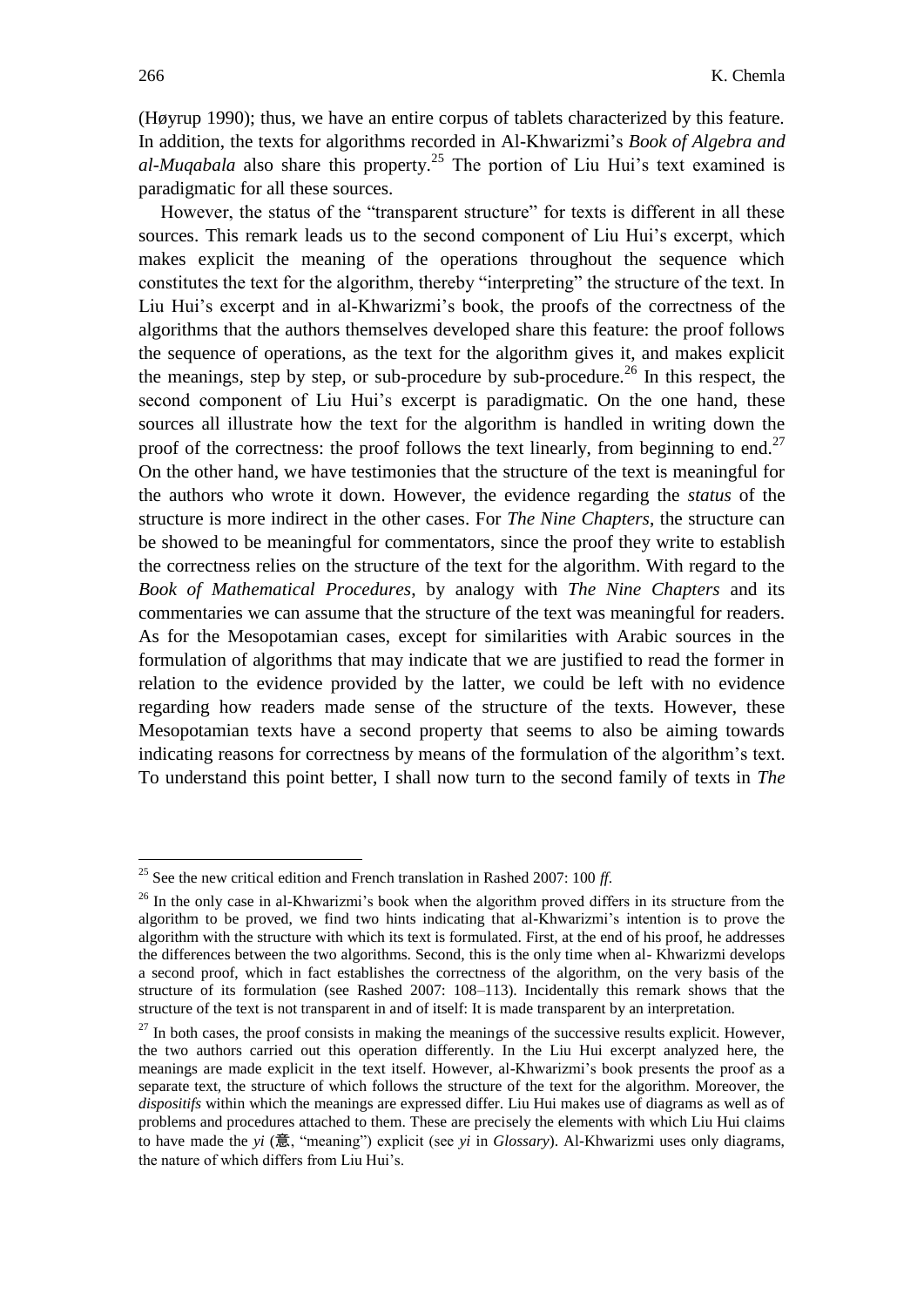*Nine Chapters*: Those texts that point out the reasons for correctness in how texts for algorithms are written, but use a different technique than we have previously discussed to indicate those reasons.

### *17.3.3 A Necessary Digression: Aspects of Liu Hui's Practice of Proving the Correctness of Algorithms*

How texts belonging to the second family refer to reasons for the correctness of the algorithm is less easy to understand than the first family. Again, the commentators' testimony will prove essential to approach these texts in a rational way. In particular, as a necessary introduction, I shall briefly discuss the practice of proving the correctness of algorithms to which the commentaries on *The Nine Chapters* bear witness. An essential passage of Liu Hui's commentary in which he establishes the correctness of the procedure that *The Nine Chapters* provided to add fractions illustrates perfectly the features of proof needed for the argument.<sup>28</sup> The procedure is formulated after three similar problems, of which the first asks:

**(1.7)** "Suppose that one has 1/3 (i.e., one of three parts) and 2/5 (i.e., two of five parts). One asks how much one gets if one gathers them."

(今有三分之一,五分之二,問合之得幾何。).

<u>.</u>

The procedure included by *The Nine Chapters* to solve such problems corresponds, in modern terms, to the formula  $\boldsymbol{a}$  $\frac{a}{b} + \frac{c}{d}$  $\frac{c}{d} = \frac{a}{b}$  $\boldsymbol{b}$ . It can be used to add an arbitrarily large number of fractions. Its text reads:

"The denominators multiply the numerators that do not correspond to them; one adds up and takes this as the dividend. The denominators being multiplied by one another make the divisor. One divides […]."

(術曰:母互乘子,幷以爲實。母相乘爲法。 。實如法而一[…]).

The first sentence of the procedure, which prescribes a kind of multiplication (*y hucheng x*, "multiplying the *x*'s by (each of) the *y*'s that do not correspond to them"), translates into several operations on the surface for computing. In the case when the problem deals with two fractions, the sentence corresponds to multiplying *a* by *d* and *c* by *b*. In a case of *n* fractions, the sentence groups together all the multiplications of each numerator by all the other fractions' denominators. Thus, there is no one-to-one correspondence between the terms referring to operations in the text and the actions performed on the surface for computing. Moreover, the practitioner has to determine the relationship between the text and the actions on the basis of the problem to be

 $^{28}$  I have devoted several publications to this text. I shall strictly limit myself here to what is essential to deal with the topic of this article. For greater detail, compare, for instance, Chemla 1997.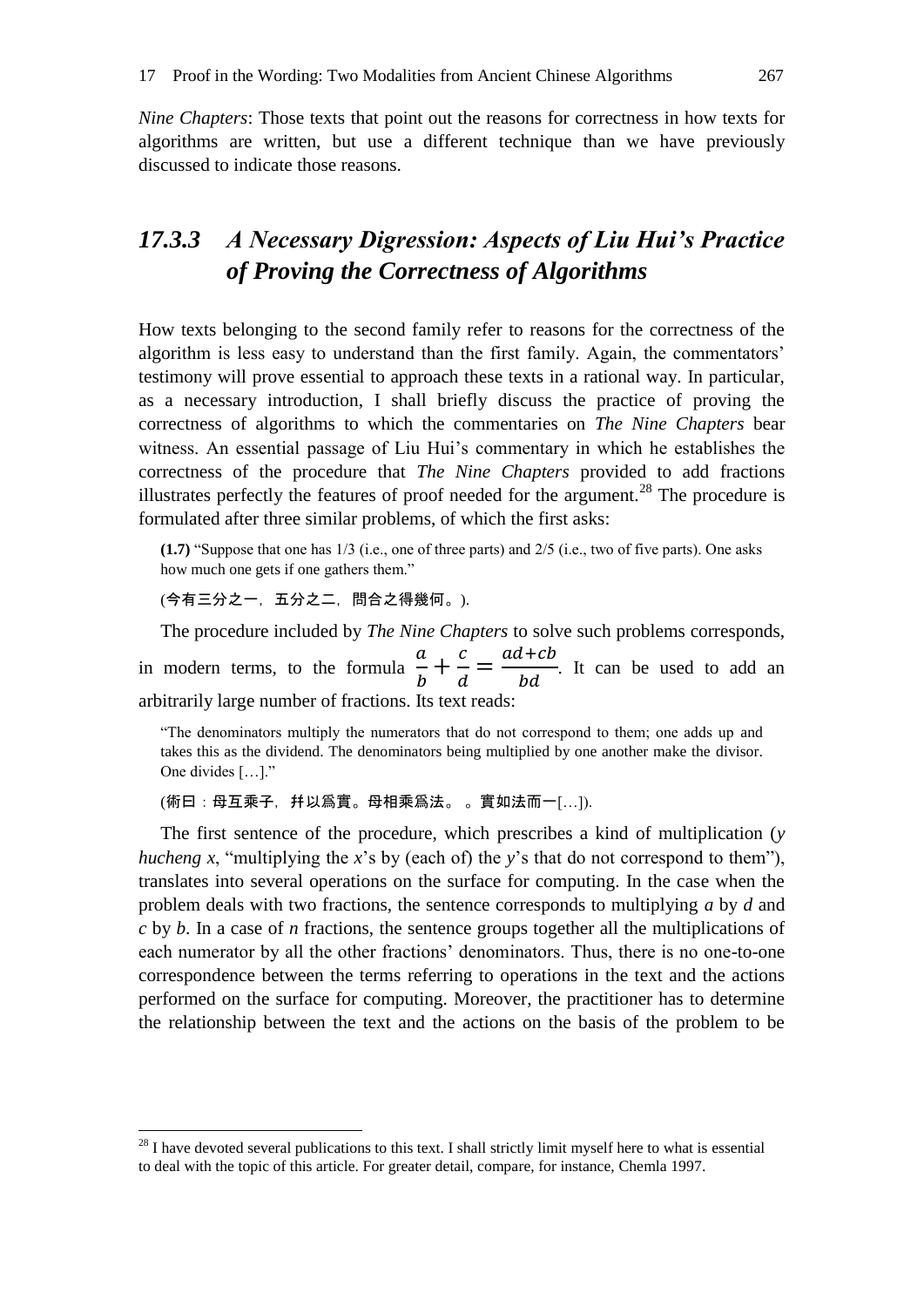solved. As the commentator will make clear, the sentence in question groups together operations that have the same "meaning."

In brief, Liu Hui approaches establishing the correctness of the procedure as follows: The expression for the fractions *m/n* involved in the outline of a problem like 1.7, "*m* of *n* parts" (n *fen zhi* m, *n*  $\forall \nvert \lambda \geq m$ ), gives the fractions as composed of "parts." I characterize this level as "material," as opposed to the "numerical" level, in which the stress is placed on the *pair* of numbers (numerator and denominator) defining the fraction. On the one hand, the statement of Problems like 1.7 gathers various disparate parts together to form a quantity that must be evaluated. On the other hand, the algorithm prescribes computations on numerators and denominators to form a dividend and a divisor. Establishing the correctness requires proving that the value obtained by division correctly measures the quantity formed by assembling the parts given.

In a first step, approaching the fractions as manipulated by the algorithm, Liu Hui stresses the variability of their expression: He underlines that one can multiply, or divide, both the numerator and the denominator by any given number without changing the quantity meant. In this particular context, to divide is to simplify the fraction. The opposite operation, to "complicate," which Liu Hui introduces in the context of his commentary on fractions, is needed only for the sake of the proofs. Liu Hui, then, considers the counterpart of these operations with respect to the fractions regarded as parts: Simplified fractions correspond to coarser parts, complex fractions to finer parts. The operation of "complicating" at the numerical level translates at the material level into disaggregating the parts. Again, at the material level Liu Hui stresses the invariability of the quantity, beyond possible changes in the way of composing it with parts.

Now, to prove that  $\alpha$  $\frac{a}{b} + \frac{c}{d}$  $\frac{c}{d} = \frac{a}{b}$  $\boldsymbol{b}$ , Liu Hui shows that the strategy of the algorithm amounts to refining the disparate parts by "multiplication" so as to make them share the same size – in his words, "to make them communicate." This is the desired goal of the program when one considers the operation from the point of view of the fractions added, and Liu Hui has to connect this program to the operations prescribed. In order to uncover how the strategy is implemented, Liu Hui expounds the actual meaning of each step of the procedure in terms of both parts and numerators/ denominators, in order to make clear how the steps combined to fulfill the program announced. When "the denominators are multiplied by one another," an operation that in the course of the proof, he names "to equalize," this computes the denominator common to the fractions involved and defines a size that the different parts can share: they can thus be added. Moreover, when "the denominators multiply the numerators that do not correspond to them" to yield *ad* and *cb,* the numerators are made homogeneous with the denominators to which they correspond; hence, the original quantities are not lost, Liu Hui says. Here too, he confers a name to this set of operations: "to homogenize." "Equalizing" the denominators and "homogenizing" the numerators, the algorithm thus yields a correct measure of the quantity formed by joining the various fractions. Thus, Liu Hui reasons, the procedure is correct.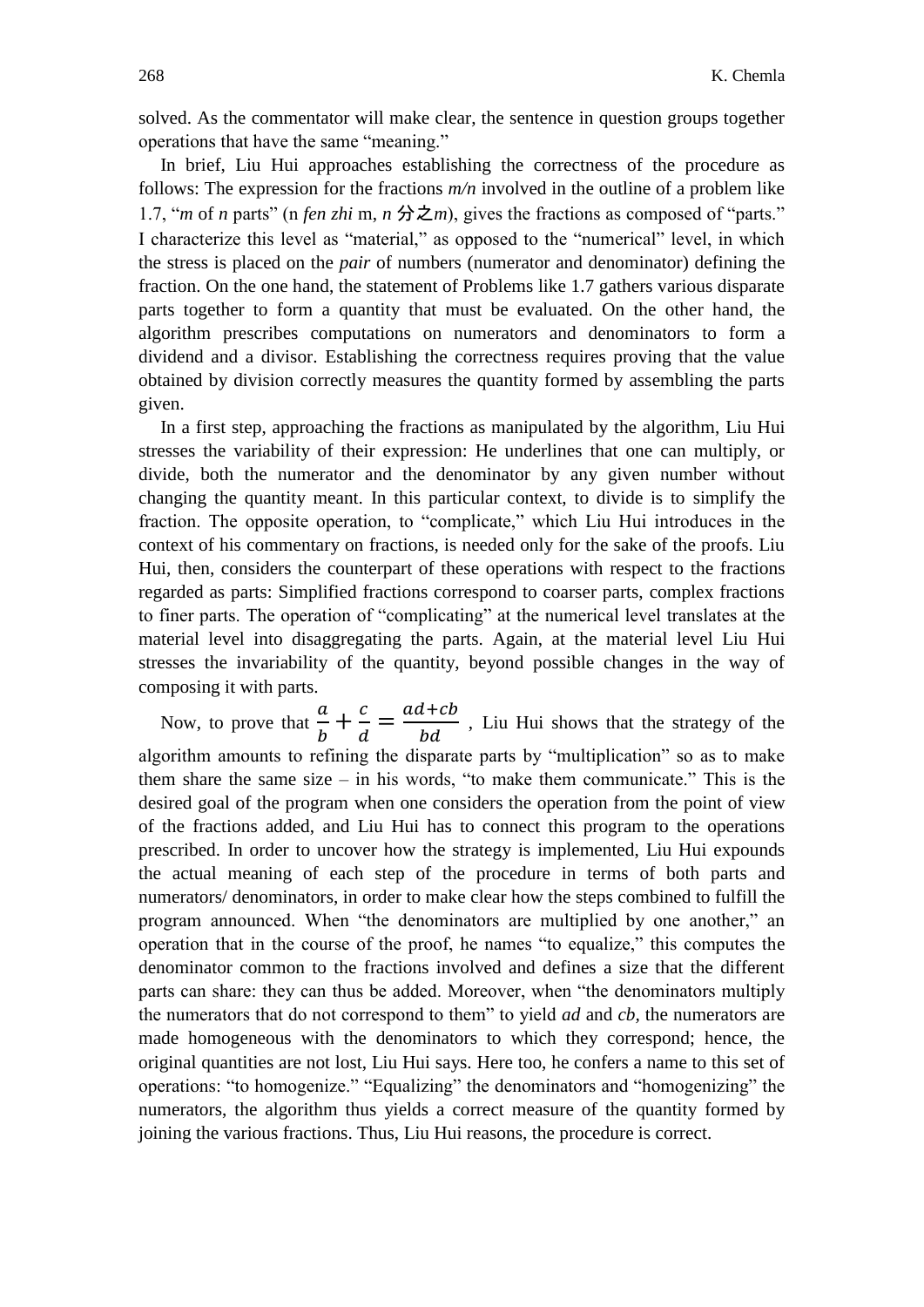Liu Hui's new terms referring to the necessary operations do so in the same way as the term "multiplication of the  $x$ 's by each of the  $y$ 's that do not correspond to them" did: "Equalizing" corresponds to the action of multiplying, as many times as necessary, two or more denominators by one another, depending on the number of fractions dealt with. Moreover, "homogenizing" comprises in a single term all the multiplications needed to compute numerators homogeneous with the newly formed denominator. The key point for us here is to observe *how* the terms introduced in the proof refer to the actions to be carried out. "Equalizing" and "homogenizing" do not prescribe these multiplications directly. Instead, they refer to the actions to be taken by way of the "meaning" that the operations have in their context of use (in the sense of the word "meaning" introduced in II.2, above). In other words, the operations are prescribed by means of terms designating the intention that commands their use: one multiplies denominators so as to yield an "equal" denominator and thereby determine an "equal" size for the "parts" of the fractions involved. The same principle holds true for "homogenizing." The terms "equalizing" and "homogenizing" thus each designate groups of multiplications that achieve one and the same goal. In addition, Liu Hui introduces the operation "making communicate" as a step of the proof, capturing an overarching meaning in the main part of the procedure: It brings into "communication" parts that were disparate, allowing them to be added. However, the term corresponds to no specific step in the procedure, being in fact decomposed into and specified by the operations of "equalizing" and "homogenizing." The name of the overall strategy discloses the key goal of using the latter two operations: "equalizing" and "homogenizing" conjoin in making the parts share the same size and hence enabling them to "communicate."

Liu Hui perceives the operations "equalizing" and "homogenizing" as an alternative way of writing a text for an algorithm corresponding to the same set of actions on the surface for computing. This observation derives from the fact that in some contexts, he actually uses them, as later mathematicians like Zhu Shijie would also do, to prescribe how to add up fractions. However, the two ways of writing down a text for the same course of actions do not seem equivalent in his eyes, judging by the final remarks he makes regarding the operations introduced, for instance: "[...] If so, the procedure of homogenizing and equalizing is essential. [...] Multiply to disaggregate them, simplify to assemble them, homogenize and equalize to make them communicate, how could those not be the key-points of computations/ mathematics?"

I have argued elsewhere that these remarks can be interpreted as underlining that the terms "equalizing" and "homogenizing" have a second meaning, both in this context and in the other contexts in which they occur conjointly in the commentaries. For instance, in addition to its meaning in relation to fractions (equalizing denominators at the numerical level as well as equalizing the size of the parts at the material level), the term "equalizing" takes on a formal meaning. In each of the contexts in which Liu Hui discloses the pattern of equalizing and homogenizing, the terms highlight that the algorithm under consideration formally proceeds through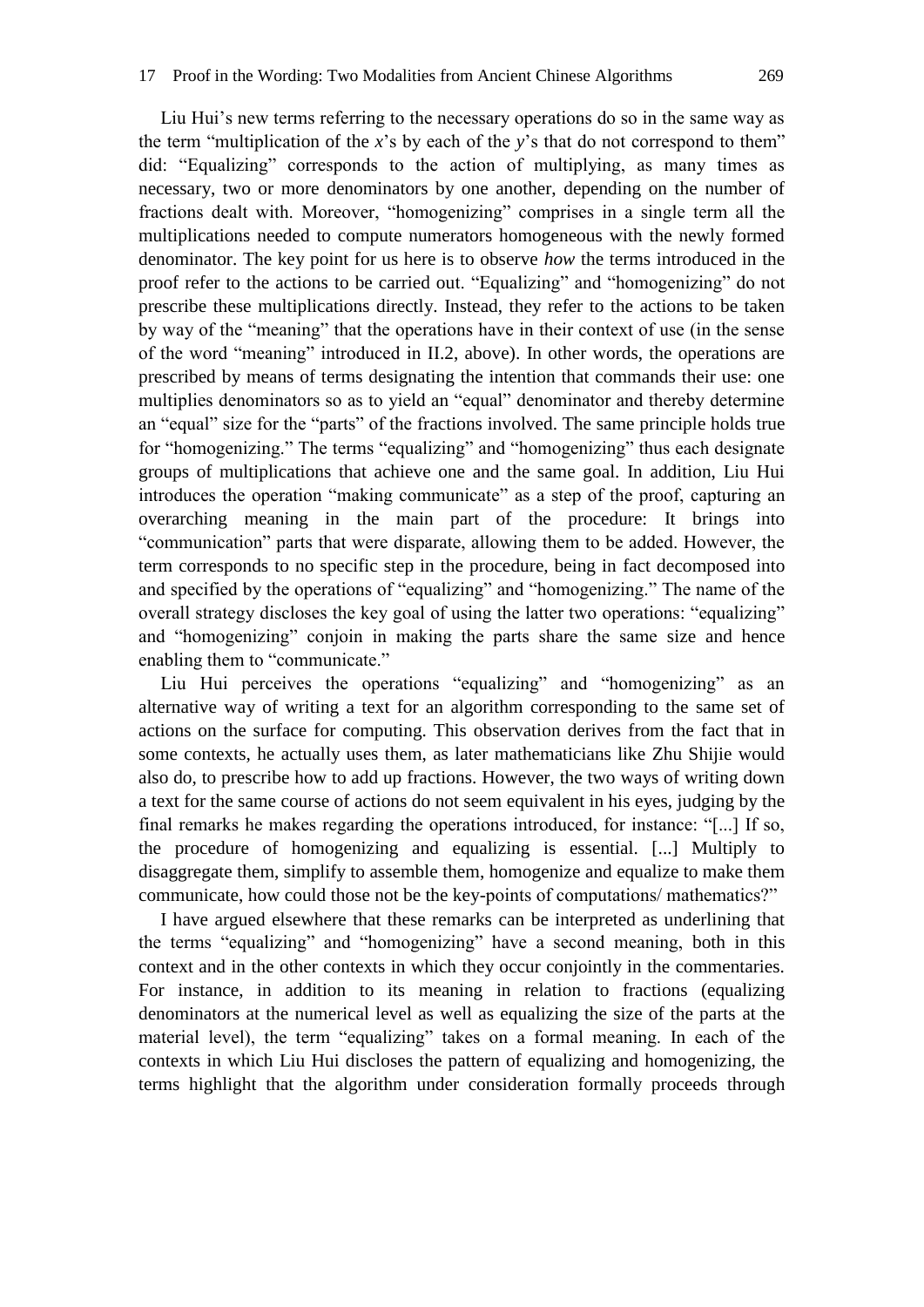making some quantities equal and making other quantities that are linked to them by a linear relation homogeneous of them.<sup>29</sup> The expression of this second meaning is one key reason for which the two texts corresponding to the same actions are not equivalent. To conclude, in establishing the correctness of *The Nine Chapters*' procedure to add up fractions, Liu Hui pursues two goals simultaneously. On the one hand, he makes the "meaning" of the operations clear with respect to fractions: Their parts are disaggregated in concordant ways. On the other hand, he does so in such a way as to bring to light a "pattern," a "form," in how the material operations are carried out: They equalize and homogenize. This form discloses similarities between apparently unrelated algorithms. This description of Liu Hui's way of proving the correctness of the algorithm for adding fractions also accounts for his practice in other contexts in which equalizing and homogenizing occur. Although in each context they may have different concrete meanings, the fact that Liu Hui manifests the same pattern of proceeding in various contexts brings to light a formal strategy common to otherwise distinct algorithms. In addition, our reading of the proof Liu Hui developed in this piece of commentary shows how he produced a new text that prescribed an algorithm by stating the meaning of its operations: that is, the reason for using them. *The Nine Chapters* contains texts for algorithms precisely of this type. I shall now examine one of them, once again relying on Liu Hui's commentary on it.

## *17.3.4 Texts for Algorithms Covering Various Cases and Referring to Operations by Way of their Meaning*

I shall illustrate the second family of texts with the example of the algorithm given in *The Nine Chapters* to divide quantities combining integers and fractions.<sup>30</sup> The text is placed after two problems, which read:

**(1.17)** "Suppose one has 7 persons sharing 8 units of cash, 1/3 of a unit of cash. One asks how much a person gets."

(今有七人,分八錢三分錢之一。問人得幾何).

<sup>29</sup> To give but one example, Chap. 8 in *The Nine Chapters* is devoted to solving systems of linear equations. The algorithm provided for this is the so-called "Gauss elimination method." In his account for the correctness of this procedure, Liu Hui brings to light that it "equalizes" the coefficients of the unknown that is eliminated, whereas it "homogenizes" the other coefficients in the equations between which one eliminates. At a material level, the operations of equalizing and homogenizing have a meaning that differs from those occurring in relation to fractions. However, at a formal level, the algorithms share the same strategy.

 $30$  I argued for an interpretation of this text in Chemla 1992. In a forthcoming paper, I examine how the text covers the various cases in greater detail. This paper will be published in the volume edited by J. Virbel and myself, as the outcome of the seminar "History of science, history of text." Here, I rely on my 1992 publication without repeating its argument, my main focus being to analyze the text of the algorithm from the perspective of how it refers to reasons for correctness.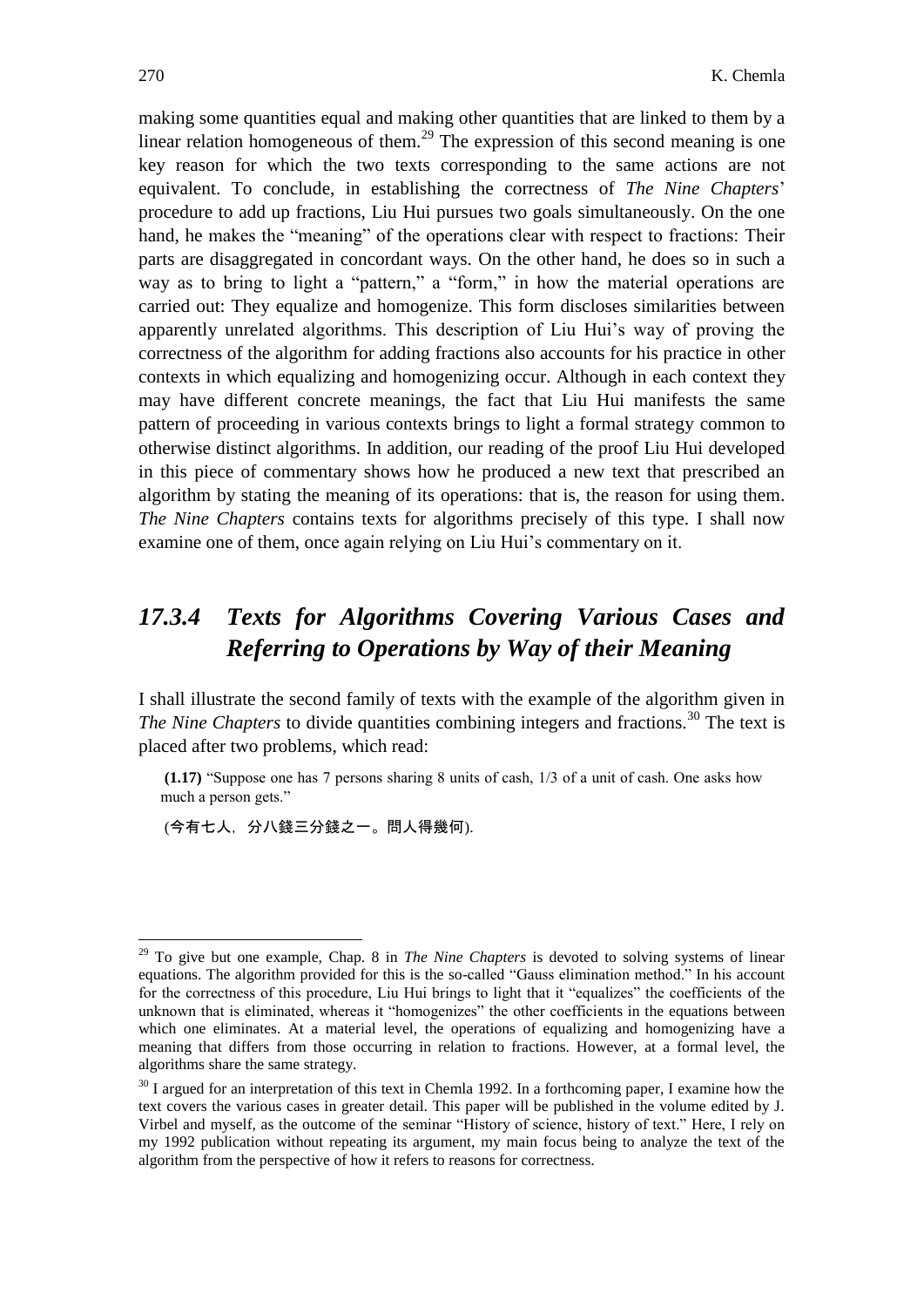(**1.18)** "Suppose again one has 3 persons and 1/3 of a person sharing 6 units of cash, 1/3 and 3/4 of a unit of cash. One asks how much a person gets."

#### (又有三人三分人之一,分六錢三分錢之一、四分錢之三。問人得幾何).

The problems are followed by a text for a procedure, however, at first sight, the meaning of this text is obscure for a present-day reader. I translated it in such a way as to keep the flavor of the original text, as follows:

"One takes the quantity of persons as divisor, the quantity of cash as dividend and one divides the dividend by the divisor. If there is one type of part, one **makes them communicate**. [here, Liu Hui inserts a commentary on the algorithm] If there are several types of parts, one **equalizes**  them and hence **makes them communicate**."

(以人數爲法,錢數爲實,實如法而一。有分者**通之**; 重有分者同而通之。; emphases mine).

In the Chinese text, as in the English translation, the terms I marked in bold prescribe operations indirectly, in contrast with the straightforward way of referring to operations in the previous examples of texts for algorithms in *The Nine Chapters*. Since we are not members of the scholarly culture for whom these indirect prescriptions made sense, we are not in a position to understand them and translate them into action, let alone analyze them. However, we are able to perceive that this mode of prescribing operations does relate to the type of proof described in the previous section. Fortunately, we can rely on Liu Hui – the most ancient reader available to us to observe – to determine for us, through his eyes, the actions corresponding to the text. I shall examine his interpretation, before analyzing his view of how these indirect speech acts – or, in this case, "indirect scribal acts" – are carried out.

Liu Hui interprets the text as dealing with several cases. The first and most fundamental case corresponds to no actual problem in *The Nine Chapters*: it is the case in which the two data are integers. The algorithm then boils down to its first part, directly prescribing a division.

The case in which the data contains only one type of fraction occurring in the dividend and/or the divisor, partly illustrated by problem 1.17, is dealt with by a sequence of actions that can be represented, in modern terms, by the following formulas: $31$ 

$$
(a+\frac{b}{c})/d=(ac+b)/dc
$$

$$
(a+\frac{b}{c})/(d+\frac{e}{c}) = (ac+b)/(dc+e)
$$

<sup>&</sup>lt;sup>31</sup> In fact, the general case meant here corresponds to the second formula, the first corresponding to *e* equal to 0.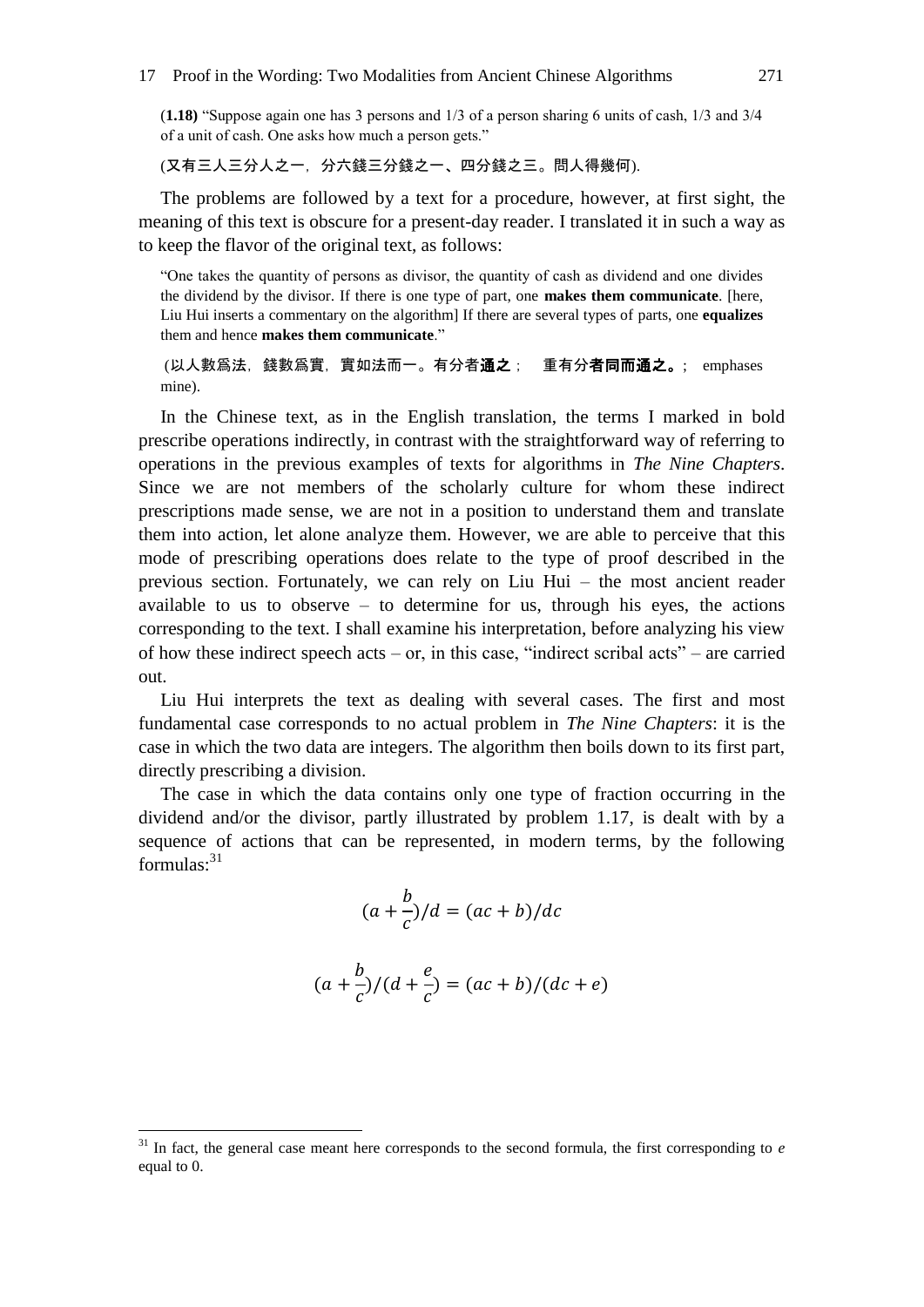These computations, as Liu Hui explains, translate into action the prescription "one makes them communicate." This operation, which constitutes the second section of the text, transforms  $\left(a + \frac{b}{a}\right)$  $\frac{b}{c}$  and *d* (or  $\left(d + \frac{e}{c}\right)$  $\frac{e}{c}$ ) into, respectively,  $(ac + b)$  and *dc* (or  $(dc + e)$ ), that is, into a problem in which we recognize the fundamental case. The data characteristic of the third and final case – where two (or more) different fractions are involved, as illustrated by problem 1.18 – are transformed, by the operation of "equalizing," into what can be represented as follows:

$$
(a+\frac{b}{c})/(d+\frac{e}{c}) = (a+\frac{bf}{cf})/(d+\frac{ec}{cf})
$$

Clearly, the operation of "equalizing" transforms the problem back to the second case. This interpretation fits with the fact that the next operation prescribed in this segment of the text is to "make them communicate," which returns them to the fundamental case. In brief, the text for the algorithm presents the various sets of actions to execute a division, sorting them out into three cases of increasing complexity. The actions necessary for solving problems falling under the last case embed those required for the second case. Both sequences embed the operations solving the fundamental case, which constitute in a sense the root of the text.<sup>32</sup>

Liu Hui's commentary here contains two layers. In one, he translates the indirect prescriptions into terms that prescribe the operations straightforwardly. In the second, exactly in the same way as for the addition of fractions, he elucidates that the terms "equalizing" and "making communicate," used this time in the text itself, indicate the "meaning" of the actions to be performed; in other words, the reasons why these actions conjoin into a correct algorithm. This testimony proves that Liu Hui interprets the indirect speech acts as prescribing the computations by stating the reasons why they should be carried out. Thus, in Liu Hui's view, the text for the algorithm recorded in *The Nine Chapters* refers to reasons for its correctness.

The text just examined achieves that property in a way that contrasts sharply with that I described above in Sect. 17.3.1. In the earlier example, the text presented the algorithm in the form of a sequence of operations, the structure of which was transparent; that is, the "meaning" of which could be formulated step by step, or subprocedure by sub-procedure. Liu Hui, when meeting such texts, makes explicit the "meanings" thereby indicated. The second type of text, illustrated by the last example, designates the reasons for correctness by means of the terms chosen to prescribe the operations: These operations are prescribed indirectly by the reasons for using them. Again, Liu Hui develops proofs that make these meanings explicit. The feature of indirectness characterizes texts that belong to the second family, whereas transparency

 $32$  My forthcoming article points out that such types of text, organizing cases in exactly the same way, recur in Chinese sources from the second century B.C.E. till at least the seventh century. The next section of this article will show another example of this phenomenon. The way in which the practitioner used the text to derive lists of actions requires clarification. It illustrates how, behind what appears to be a list of operations, complex structures may be hidden. However, I cannot dwell on this issue here.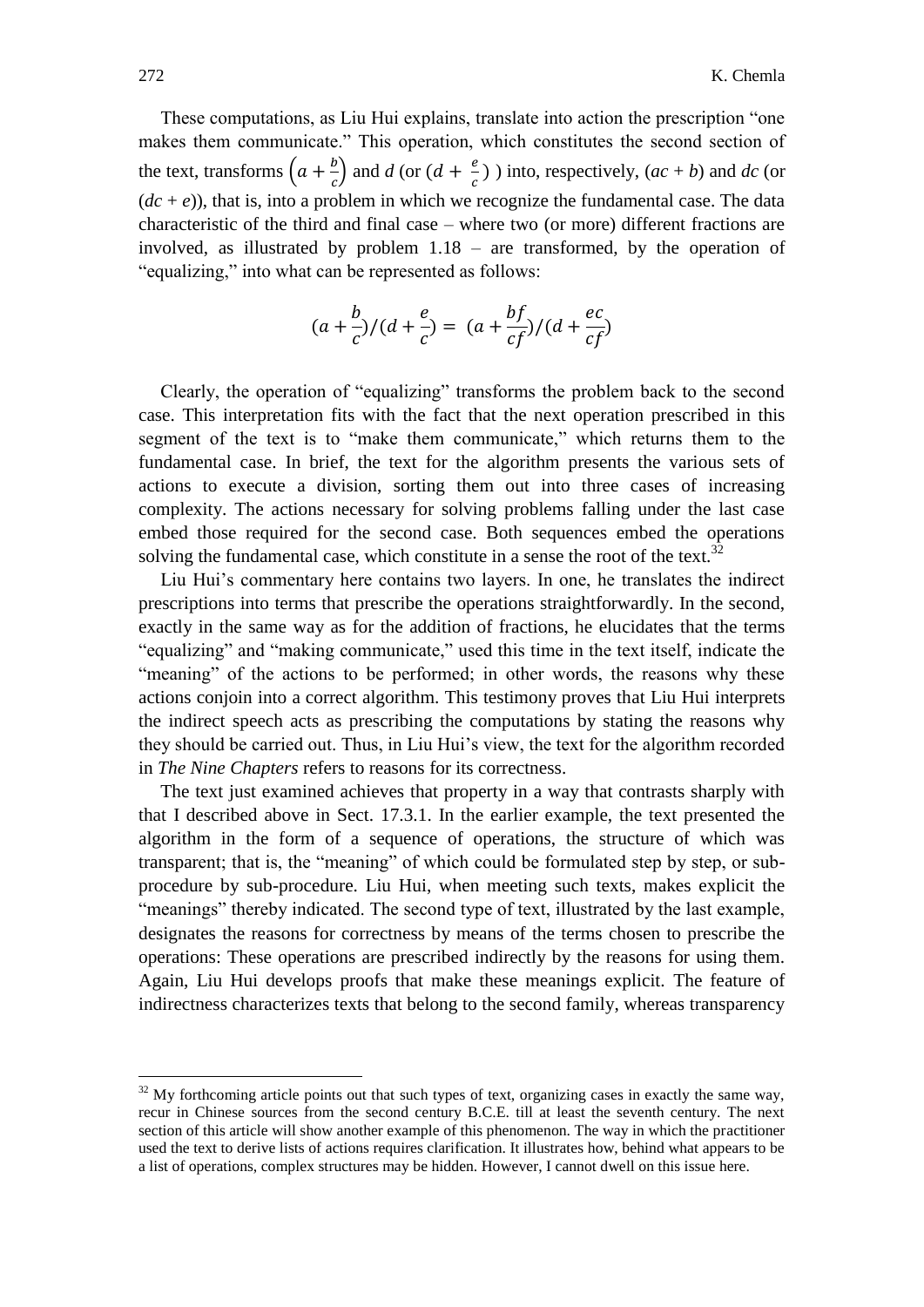captures the essence of the first family. I indicated above that Høyrup's analysis of Mesopotamian texts implied that they belonged to the first family. However, things seem to be subtler in this case: Høyrup not only shows that the structure of the text allows us – and probably also the practitioners – to interpret the meaning of the operations geometrically in a progressive way, but also suggests that the terms used to prescribe the operations simultaneously indicate the geometrical operation to be carried out to account for the whole procedure's correctness. In other terms, we may cautiously assume, given that we have no testimony of how ancient readers interpreted these texts, that the Mesopotamian texts in Høyrup's analysis belong simultaneously to both families. They use both of the two main techniques illustrated here in order to indicate, by way of the text of the algorithm itself, reasons for its correctness. Thus, by making use of the distinction introduced here, the historian can disclose various ways in which practitioners used different possibilities for writing texts for algorithms.

However, going one step further in this analysis will yield further source material for historians. In fact, different Chinese sources bear witness to two distinct ways of realizing texts from the second family identified. More precisely, the way in which the property characterizing the second family of texts is implemented in *The Nine Chapters* is specific. *The way* in which the terms state the reasons is coherent with Liu Hui's commentary on the addition of fractions: the terms indicate the reasons, while disclosing simultaneously a "form" in the computations. This last feature is essential for the new distinction just formulated, because *the way* in which the reasons are indicated by the terms chosen to prescribe the operations differs in other contexts from that in *The Nine Chapters* (e.g., as I shall show in the next section, in the *Book of Mathematical Procedures*).

In order to prepare the description of this contrast, I shall examine in greater detail how Liu Hui interprets, in the text for the division analyzed above, the term "one makes them communicate." This implies returning to the second case, which deals with divisions such as:  $(a + \frac{b}{a})$  $\frac{b}{c}$ )/(d +  $\frac{e}{c}$  $\frac{e}{c}$ ). As we saw, Liu Hui translates the prescription in question into the two sequences of actions that lead to computing, respectively,  $(ac + b)$  and  $(dc + e)$ . But how does Liu Hui understand that these actions are prescribed by the term "one makes them communicate"?

Lui Hui relates the use of the term to two main facts. First, computing *ac* and *dc*  consists in carrying out a multiplication that, on a material level, disaggregates the integers *a* and *d*, "making" the integers "communicate" with the numerator. One can thus add them, which yields  $(ac + b)$  and  $(dc + e)$ . The operation is prescribed by neither the term, "one multiplies," nor by the term that would capture the reason at a material level, "one disaggregates." Rather, the operation is prescribed by the reason expressed in a way that highlights a general "form" in the computations. At that level, the use of "making communicate" echoes how other algorithms, like that to add up fractions, proceed, even though the specific operations meant are different. Moreover, the use of "making communicate" falls under the rhetorical category of the synecdoche: as Liu Hui understands it, designating the reasons for carrying out the multiplications also prescribes the ensuing additions  $(ac + b$  and  $dc + e$ ).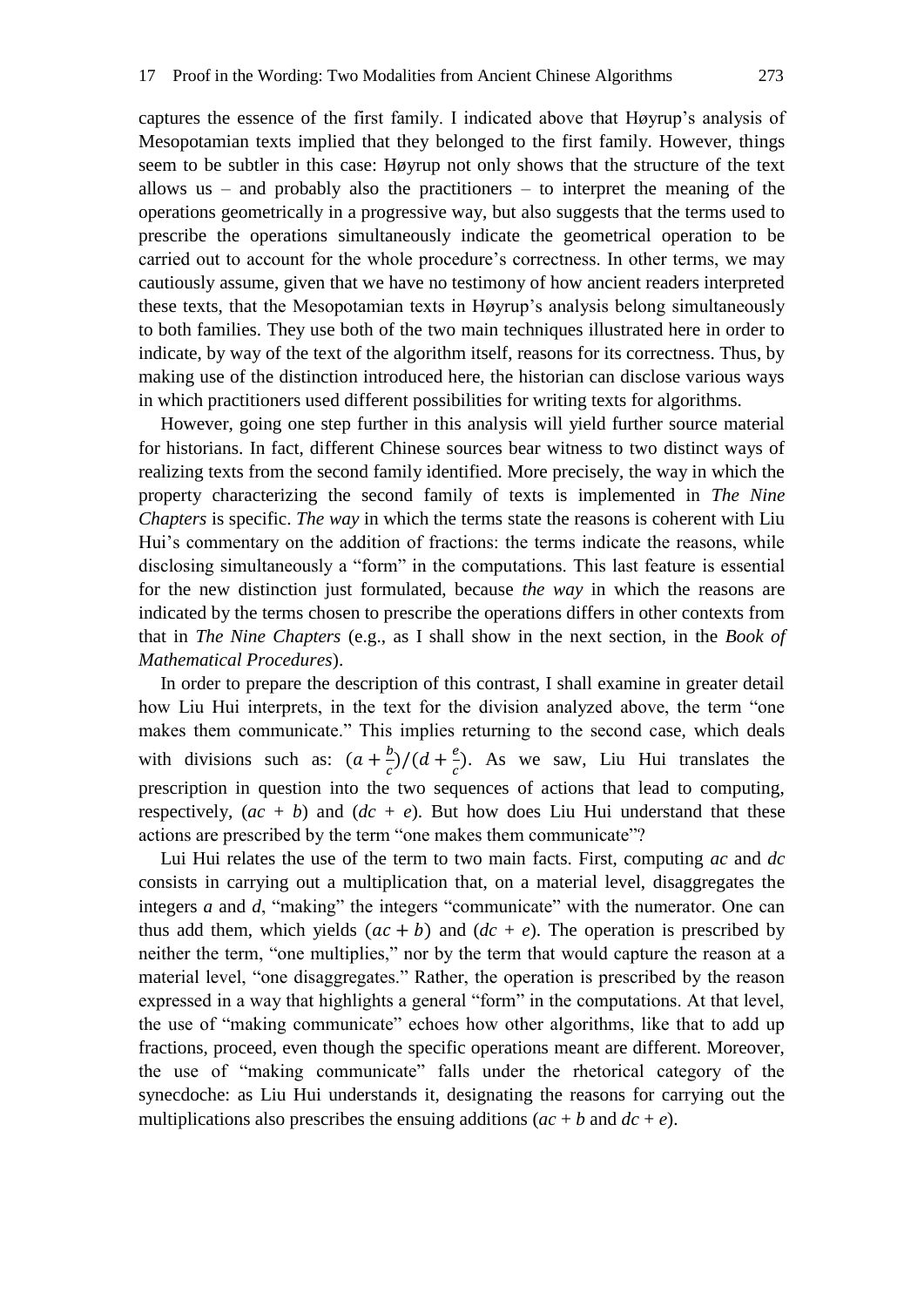However, the use of "making communicate" also captures another feature in the procedure – this is the second fact that Liu Hui associates with it. This second feature corresponds to no specific action but is essential for the computations to be correct. These computations bear on what will eventually be a dividend and a divisor. The data are thereby "brought into relation" by the fact of eventually being terms of a division. As a consequence of "being in relation," they "are made to communicate," a second layer of meaning that the term here conveys in Liu Hui's eyes. This implies, Liu Hui stresses, that their values must be modified simultaneously – multiplied or divided by the same number – in order for the result of the division not to be changed. In fact, Liu Hui approaches this property of quantities being brought into relation in the most general way possible, indicating that these phenomena are general and that sets of quantities sharing such properties fall under the rubric of the general concept of *lü*, which he introduces on that occasion. $33$  Observing the computations carried out from this perspective, one notices that the algorithm proceeded in such a way that it transformed the would-be dividend and divisor *simultaneously* and *in the same way*, multiplying both by *c*. The fact that the quantities in question "are made to communicate," by being made terms of a division warrants the correctness of the set of multiplications with respect to the outcome of the final division. In the end, this property warrants that the second case can be reduced to the first one. Hence, this aspect of "making communicate," which Liu Hui brings to light, corresponds to no action but discloses another reason, linked to the "communication" between values, that accounts for the algorithm's correctness.

To recapitulate, the term "making communicate," as Liu Hui comments on it, designates a set of elementary actions and properties (the main property being that the data that become "dividend" and divisor" "are made to communicate"). The term refers to a cluster of operations and properties in relation to the fact that they receive the same "meaning" and hence are shown to be correct as a whole. In other words, the cluster has a "meaning" and the procedure refers to it by way of this "meaning." This analysis shows how a term in the text of an algorithm can both prescribe a set of actions and correlatively convey a conceptualization of the transformations carried out. The grain of the initial description here was particularly coarse and, in relation to that, loaded with meanings that Liu Hui unpacks. Comparing Liu Hui's uses of "making communicate" in this context and in his proof of the correctness of the algorithm to add fractions enables an even finer interpretation: even though formally in each context the actions meant by the term allow the data to enter jointly into certain common operations, the actual computations required to do so differ in each context.

The use of these types of terms and operations characterizes *The Nine Chapters* and its commentaries. This fact emerges from a comparison with the texts for algorithms in the *Book of Mathematical Procedures*, to which I now turn.

 $33$  *Lü* qualifies quantities that are defined only relatively to each other – see below. This concept was discussed in Li Jimin (李繼閔 1982) and in Guo Shuchun (郭書春 1984). See also *Glossary*, 956–959.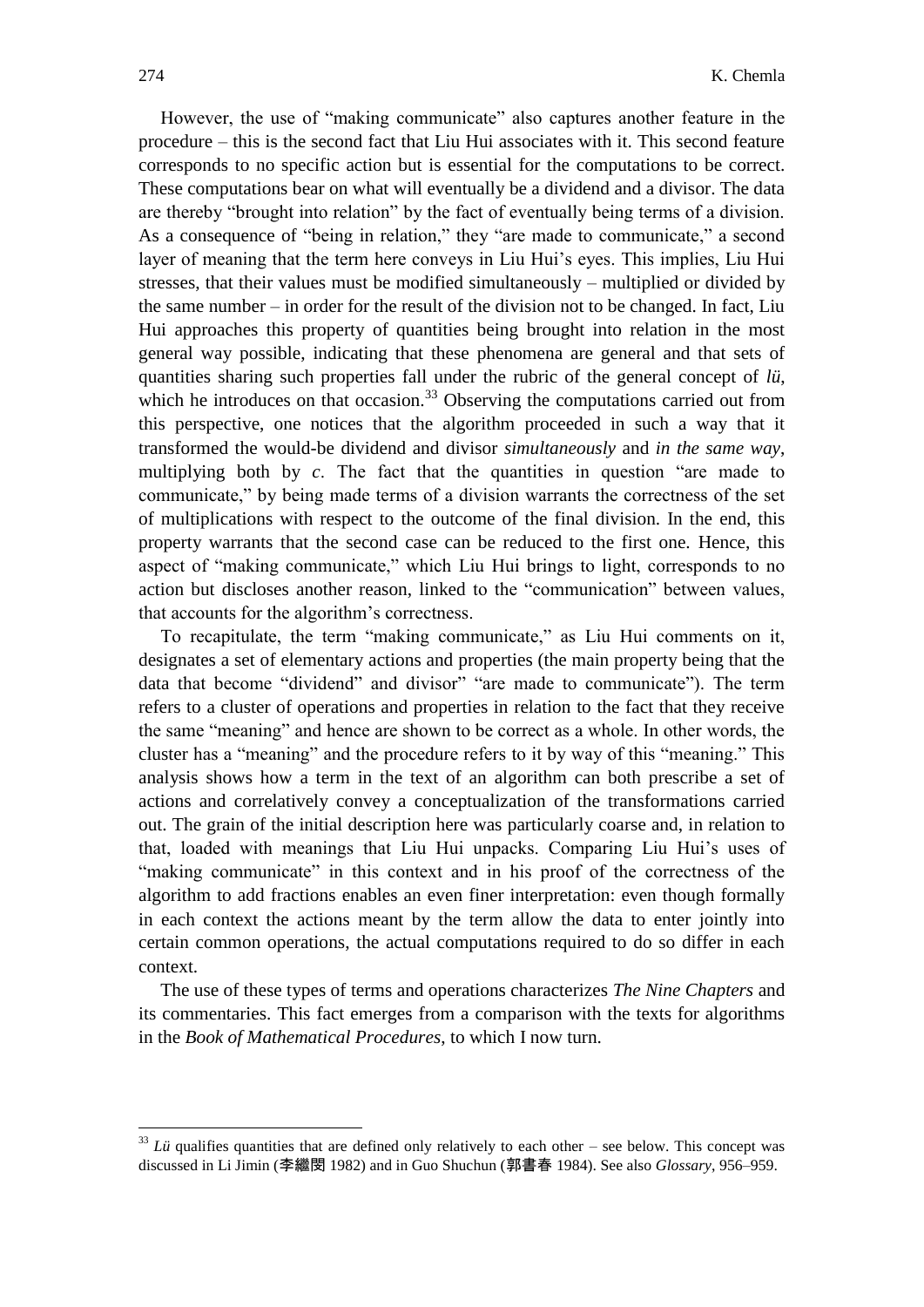### **17.4 Relationships Between Texts for Algorithms and Reasons in the** *Book of Mathematical Procedures*

The *Book of Mathematical Procedures* also contains texts for algorithms of the first family, essentially similar to those included in *The Nine Chapters* some two centuries later. However, I shall focus on its texts that make use of techniques specific of the second family, concentrating, in particular, on how they are formulated.

I shall examine closely the text for an algorithm that executes an operation called in the *Book of Mathematical Procedures* "*lü*-ing with the *dan.*" The *dan* (石) designates a unit of measure.<sup>34</sup> If we rely on the occurrences of the expression "*lü*-ing with the *dan*" in the book*,* we see that the operation computes the price for 1 *dan* of something, given the price for another quantity of the same thing. The character *lü* used here is the same as the one Liu Hui later used in his commentary on *The Nine Chapters'*  algorithm for division above. Although, Liu Hui mostly used the term *lü* as a noun, the *Book of Mathematical Procedures* and the related sections in *The Nine Chapters* itself used it mostly as a verb. I have shown elsewhere (Chemla 2006) that, when recording exactly the same procedures to carry out operations having names of the kind "*lü*-ing with the *dan*," *The Nine Chapters* renamed two quantities involved in the *Book of Mathematical Procedures*' computations with the character *lü*. This fact seems to indicate a historical connection between these algorithms and the emergence of the concept of *lü*. In addition, it suggests that the interpretation of *lü* in the *Book of Mathematical Procedures* should, at least as a first hypothesis, rely on this later development. Hence, I here interpret *lü* as referring to the fact that the algorithm will choose "1 *dan*" as making a set of *lü* with the quantity of something given in the statement of the problem to be solved, in the sense outlined in the preceding section. I shall however, at least for the moment, leave *lü* untranslated.

I shall first examine a problem for which the operation is executed and the algorithm described in a straightforward way before turning to the text provided for its more general statement. The problem recorded in bamboo slip 76 reads as follows:

 $34$  I am grateful to Professor Ma Biao, who has established that the reading of the character  $\overline{A}$ , when it designates a unit of measure for capacities, should be *dan*, and not *shi* as occurs in most Western sinological literature. I refer the reader to his forthcoming article on the topic. When the *Book of Mathematical Procedures* was composed, this character designated both the highest unit of capacity and the highest unit of weight used. In both cases, it read *dan*. There are reasons to believe that both units of measures are meant in the title of this operation and that they paradigmatically refer to the highest unit in a given series of units. The critical edition of the part of the *Book of Mathematical Procedures* that I analyze here can be found in Peng Hao (彭浩 2001: 73–75). Note that the manuscript found in a tomb was written on bamboo slips, which were discovered unbound. In such cases, the operations of the critical edition include suggesting an order of the bamboo slips. The order for the slips to which I refer is the one suggested by Professor Peng Hao. Below, we shall refer to two series of units. For the units of weight, the relationships between them are given in slip 47, as follows: 24 *zhu* for 1 *liang*, 384 *zhu* for 1 *jin,* (…), 46080 *zhu* for 1 *dan*. We can deduce the relationships between the units of capacity used in the *Book of Mathematical Procedures* from its text. They are, respectively, 10 *sheng*  for 1 *dou*, 100 *sheng* for 1 *dan.* These values correspond to what contemporary sources attest to.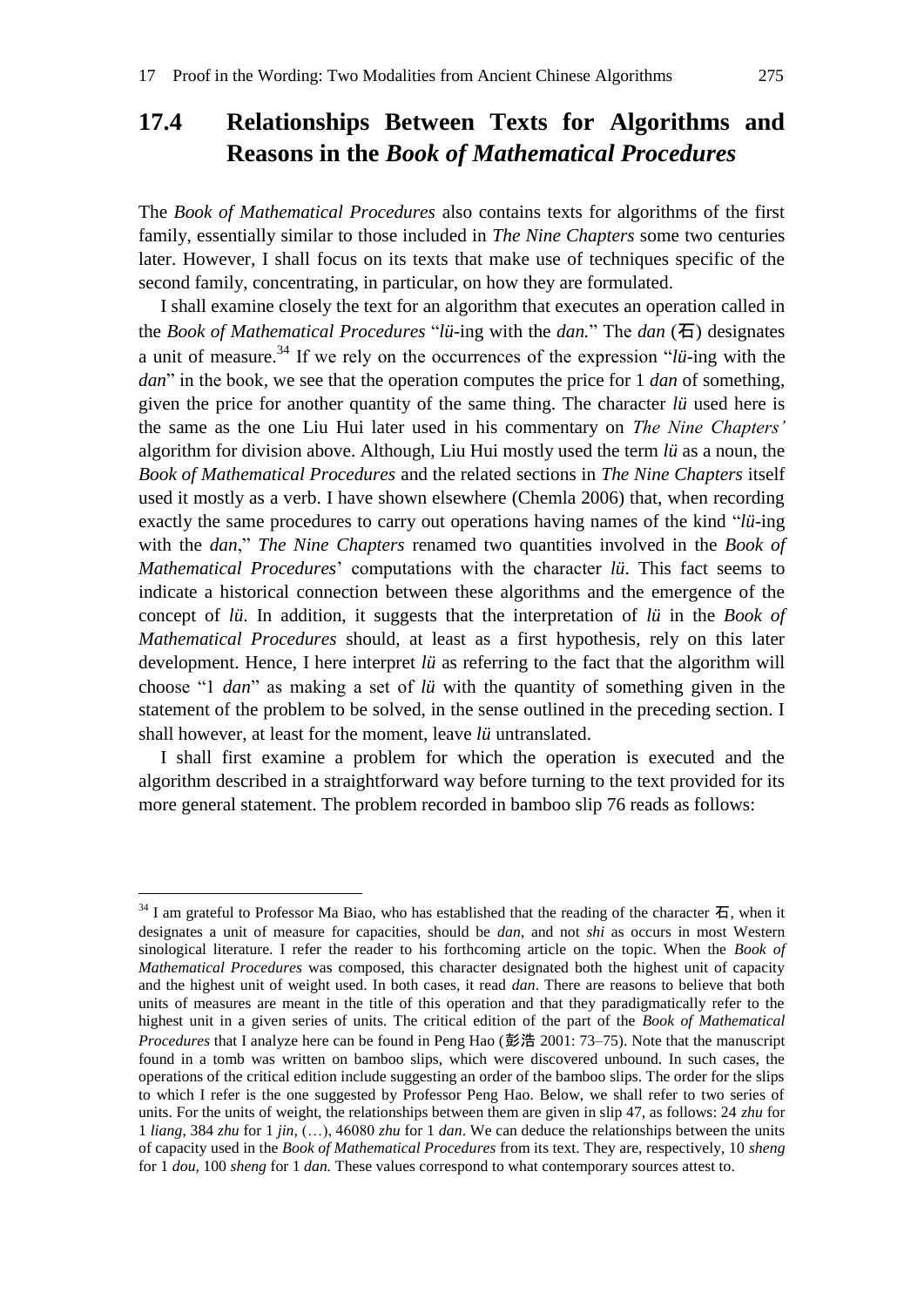"Trading salt Suppose one has 1 *dan* 4 *dou* 5 *sheng* 1/3 *sheng* salt and that when trading it, one obtains 150 cash. If one wants that the *dan* "*lü*'s" it (the quantity of salt bought), how much cash does this make? One says: 103 cash 9[2]/43[6] cash."

(賈鹽 今有鹽一石 四斗五升少半升,賈取錢百五十,欲石a(率)之, 為錢幾何」。 曰:百三錢四百 卅(三十)[六]分錢九十[三]。/76/).

In other words, for a given amount of cash, one trades an amount of salt, which is expressed with several units of capacity and a fraction. The question is: how much cash corresponds to a given unit of capacity, here the *dan*? The idea put into play in the algorithms for solving this category of problems, whether in *The Nine Chapters* or in the *Book of Mathematical Procedures*, is to apply a rule of three. In modern terms, the algorithm can be represented by the formula:

#### cashmultiplied by  $1unit(dan)$ *auantity bought*

According to the way in which the rule of three was handled in ancient China, the divisor and one term of the product that makes the dividend are considered as *lü*. The algorithm first transforms, simultaneously and in the same way, the unit (1 *dan*) and the quantity bought – that is the two "*lü*'s," the first in the dividend and the second in the divisor–, so as to turn them into integers. Only then are the operations – multiplication and division – executed. The end point of these transformations can be represented by the following formula:

cashmultiplied by1unit(dan) expressed inthe sameunit as the divisor quantity bought expressed with respect to a unit inwhichthe quantity becomes aninteger

As for the sequence of transformations, it amounts to the following operations:

 $\mathcal{C}_{0}^{0}$  $\overline{q}$  $=$  $\mathcal{C}_{0}^{(n)}$  $q1u1 + q2u2 + \frac{m}{n}$  $\frac{n}{n}u$  $=$  $\mathcal{C}_{0}^{0}$  $\boldsymbol{n}$ and if  $u1 = k1u2$  $=$  $\mathcal{C}$  $\boldsymbol{n}$ 

This sequence of transformations is described in the text of the algorithm associated with this particular problem as follows:

"Procedure: One triples the quantity of salt, which is taken as divisor. One **also** triples the quantity of *sheng* of 1 *dan*, and with the cash, one multiplies it, which is taken as dividend."

(术(術)/76/曰:三鹽之數以為法,亦三一石之升數,以錢乘之為實。/77/; emphasis mine).

The procedure stated is specific to the stated problem, using its data. It refers to operations straightforwardly and as a sequence of prescriptions to be followed.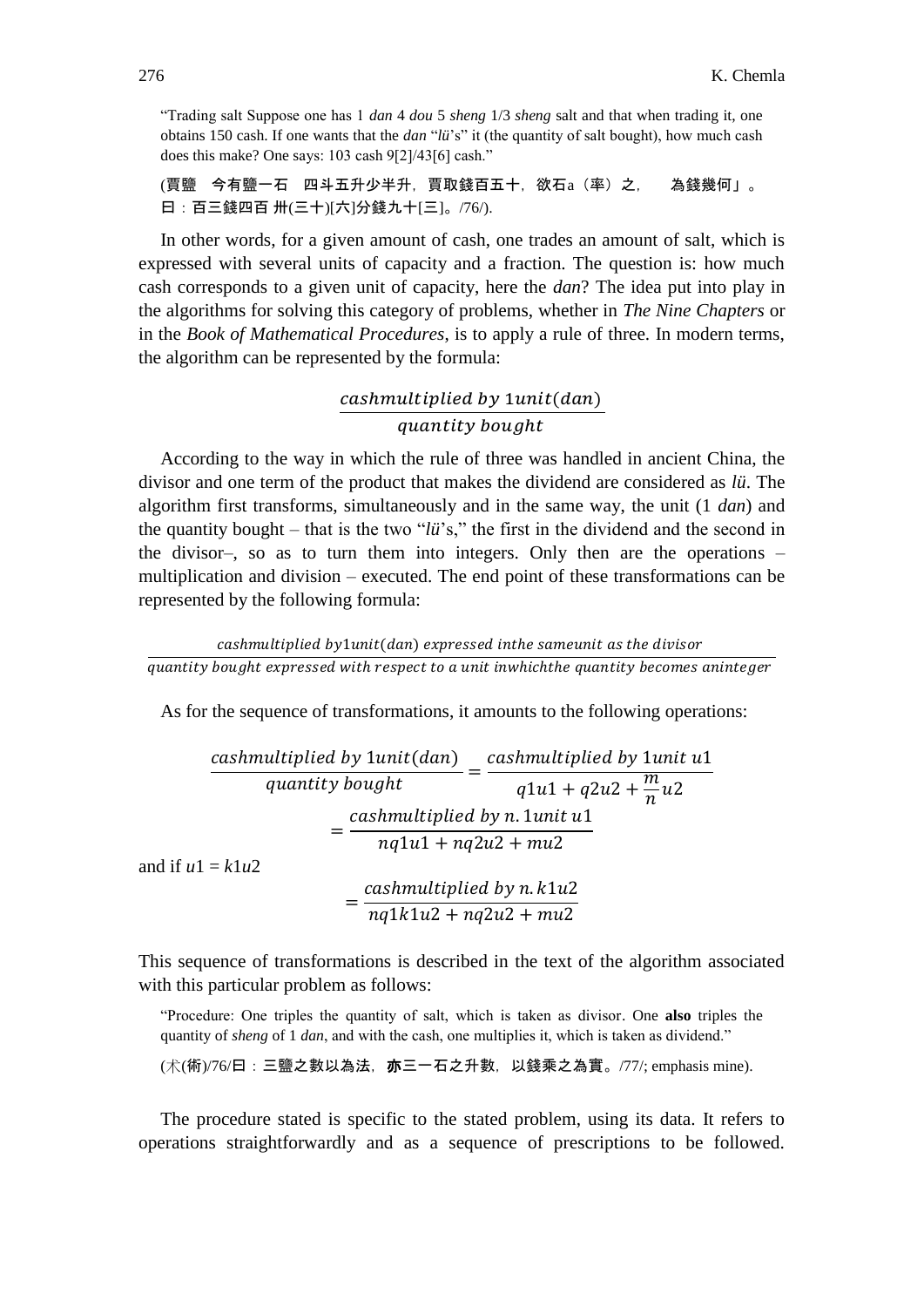However, it has a "shape": the way the transformation of 1 *dan* is expressed underlines, with the use of the word "also," that it is parallel to the transformation undergone by "the quantity of salt." This "also" would be useless if the text was a pure sequence of prescriptions. One might suggest that this way of emphasizing a structure in a sequence of operations points to the operations' meaning – where the meanings can be made explicit step by step – which would make the text a part of the first family.

However, much more interesting for us, is the text provided in the same book for the general algorithm, which Peng Hao chose to place right before the specific problem and procedure just mentioned. This general text does not seem to be associated with any specific problem. I shall translate it to give a flavor of its formulation. Again, its interpretation requires that the reader be trained in the scholarly culture in which the text was composed. I shall then offer an interpretation for it within the framework of the example of the previous problem. The text reads:

"*lü*-ing with the *dan* Procedure for *lü*-ing with the *dan*: One takes what is exchanged as divisor. One multiplies, by the cash obtained, the quantity of 1 *dan*, which is taken as dividend. Those for which, in their lower (rows), there is a half, one doubles them; (those for which there is) a third, one triples them. Those for which there are *dou* and *sheng*, *jin, liang* and *zhu*, one **also breaks up all** their upper (rows), one makes the (rows) below join them, (yielding a result) which is taken as divisor. What the cash was multiplying is **also broken up like this**."

(石a(率) 石a(率)之術曰:以所買=(賣)為法,以得錢乘一石數以為實。其下 有半者倍之,少半者三之,有斗、升、斤、兩、朱(銖)者亦皆**//**破其上,令下從 之為法。錢所乘亦破如此。/74-75/; my emphases)

The interpretation of the text that I suggest relies, not only on the problem quoted above, but also on hypotheses regarding the use of the surface of computing to which the *Book of Mathematical Procedures* refers (see Figs. 17.2–17.5 below).<sup>35</sup> Step by step:

1. "One takes what is exchanged as divisor. One multiplies, by the cash obtained, the quantity of 1 *dan*, which is taken as dividend."

(以所買=(賣)為法,以得錢乘一石數以為實。).

1

The terms of dividend and divisor refer to, respectively, the middle and the lower rows of the surface. When the division is executed, the quotient is progressively placed in the higher row. In the case of the procedure analyzed, what is placed in the middle row is the setup of a multiplication. Each row can become the space in which an operation can be set up. Here the multiplicand and multiplier are placed in subrows of the middle row, according to the usual setup of a multiplication: the multiplier is in the higher sub-row, the multiplicand in the lower one. However, although the terms of the operations are set up, neither the division nor the multiplication seem to

 $35$  To support my reconstruction of the use of the surface for computing, see my description in Chemla and Guo Shuchun 2004. Simply, I use Arabic figures in place of the configurations of counting rods with which in ancient China figures were written down on the surface. Moreover, for a more detailed discussion of the interpretation provided, see Chemla 2006.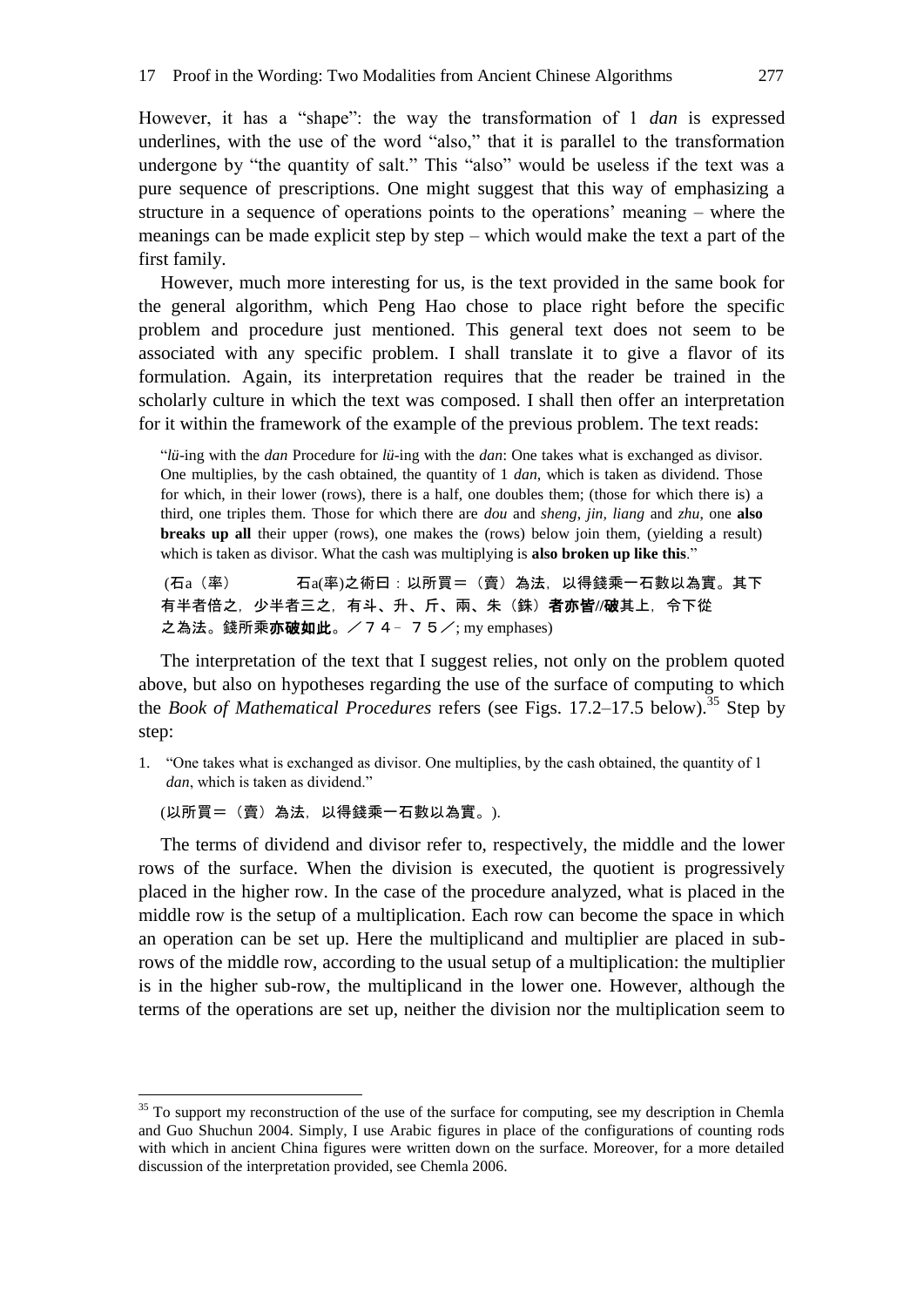be executed at this point, since several terms will undergo transformations before the main operations are carried out (see below). Exactly the same thing occurred in the sequence of transformations of formulas above: it presented multiplications and divisions, and modified their terms before they were executed. This phenomenon also appears in the text of the algorithm for division examined above. Last, the quantity placed in the position for the divisor comprises several units and a fraction. In my interpretation, the lower unit associated with an integer is placed in the middle subrow of the lower position, whereas the larger units are placed in the sub-rows above it, and the fractions horizontally (numerator on the left, denominator on the right) in the sub-rows under it. The initial configuration thus resembles Fig. 17.2.

2. "Those for which, in their lower (rows), there is a half, one **doubles** them; those for which there is a third, one **triples** them."

#### (其下有半者倍之,少半者三之; my emphases)

The text now turns to examining cases in which the quantity exchanged includes fractions. Later, it prescribes what to do in cases where the quantity contains more than one unit from a series. In other words, the text encompasses several types of cases and gives sequences of actions to be followed depending on the particular case encountered.

In case there are fractions, one has to multiply the quantity in the divisor position (i.e., each of the rows constituting it), by the denominators of these fractions. This operation is prescribed in a new indirect way; that is, by a simple enumeration of two paradigmatic cases and the specific action that they require. A similar kind of prescription will be chosen in the next sentences. If there is no fraction, the practitioner skips this sentence when deriving actions from the text. However, the sentence must, in any case, be read. For our example, the sentence prescribes actions that lead to the configuration in Fig. 17.3.

| Quotient | Below — not indicated      | any longer |
|----------|----------------------------|------------|
| Dividend | $1$ dan                    |            |
|          | multiplied by              |            |
|          | 150 cash                   |            |
|          | 1<br>dan                   |            |
| Divisor  | $\overline{4}$<br>dou      | Upper      |
|          | 5<br>sheng                 | Middle     |
|          | $\mathbf{1}$<br>3<br>sheng | Lower      |

**Fig. 17.2** The first step in the use of the surface of computation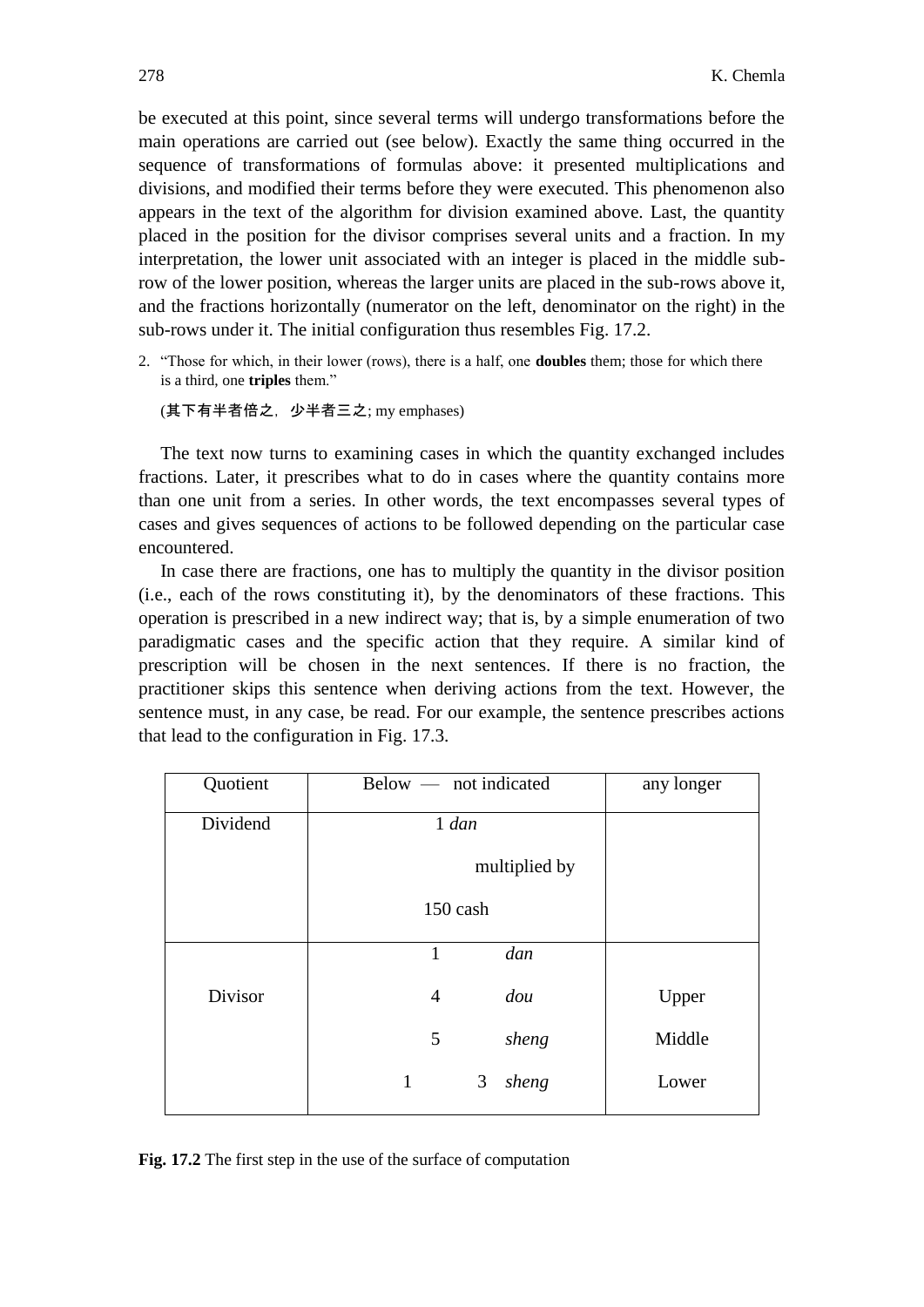| Dividend | $1$ dan                      |        |
|----------|------------------------------|--------|
|          | multiplied by                |        |
|          | 150 cash                     |        |
|          | 3<br>dan                     |        |
| Divisor  | 12<br>dou                    | Upper  |
|          | 15<br>sheng                  | Middle |
|          | $\mathbf{1}$<br>sheng<br>(3) | Lower  |

**Fig. 17.3** The second step in the use of the surface of computation

The next step contains the key phenomenon of interest here:

3. "Those for which there are *dou* and *sheng*, *jin*, *liang* and *zhu*, one **also breaks up all** their upper (rows)."

(有斗、升、斤、兩、朱(銖)者亦皆//破其上; my emphasis)

As above, the general possibility that there be more than one unit in the quantity exchanged is expressed by an enumeration of two specific cases. Each of these cases is itself formulated as an enumeration: The quantity would have either two units from the series of units of capacity or three units from that of weight, both enumerations listing units smaller than the *dan,* which both series have as their largest unit.

The main feature of interest here is the prescription with the expression "one also breaks up…." That the text underlines "also" implies that the operation meant is a multiplication, as in Sentence 2 above. This explains my assumption that, even if there is no fraction and Sentence 2 is irrelevant with respect to the actions carried out, the practitioner using the text must read Sentence 2 for the "also" in Sentence 3 to make sense. As in the procedure for the specific problem on bamboo slip 76 examined above, the "also" would be of no use if the text were merely prescriptive.

What needs to be multiplied is made clear: the operation is to be executed on "all the upper (rows)" (皆…其上) in the quantity placed in the position of the divisor, that is, "all the rows" above the middle one, in which the smaller unit is placed. This leads to the configuration in Fig. 17.4.

But the essential issue is how the multiplications are designated. The term "break up" indicates the actions indirectly. This indirect speech act designates the multiplications by the intention for using them: to break up all the higher units so as to convert them into the smaller unit appearing on the surface. The text thus simultaneously uses different ways of prescribing operations. Two remarks are interesting at this point.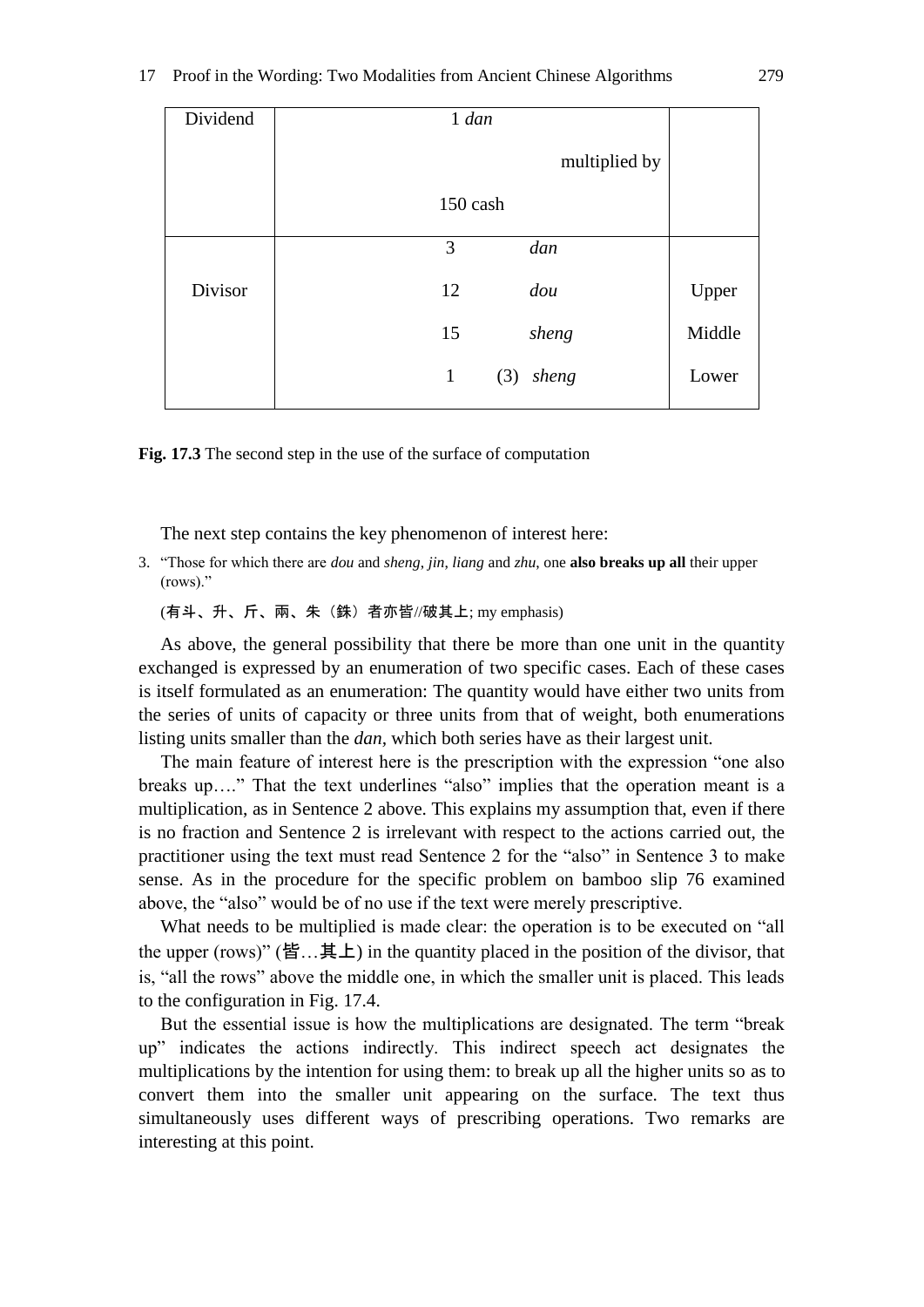| Dividend | $1$ dan       |        |
|----------|---------------|--------|
|          | multiplied by |        |
|          | 150 cash      |        |
|          | 300           |        |
| Divisor  | 120           | Upper  |
|          | 15            | Middle |
|          | 1             | Lower  |

**Fig. 17.4** The third step in the use of the surface of computation

First, the term "break up" evokes the term "disaggregating" that Liu Hui repeatedly uses in his commentary on fractions from *The Nine Chapters*. There is a continuity between the terms by means of which the *Book of Mathematical Procedures* refers to multiplications in this context and the reasons as formulated by Liu Hui in a similar context. This connection supports my interpretation that in the present case the operation of multiplication is prescribed by way of the reason to make use of it.

Second the "also" in Sentence 3 makes the meanings circulate both ways. It not only supports the interpretation of the prescription "to break up" as referring to a multiplication but also retrospectively transmits the meaning "breaking up" to the multiplications prescribed by Sentence 2. Here too, such a meaning is continuous with how Liu Hui would use it in his commentary on *The Nine Chapters.* Most important, however, "break up" refers to multiplication by stating its "material" meaning, *not* by capturing its meaning in any formal way. This constitutes the key difference between *The Nine Chapters* and the *Book of Mathematical Procedures*: When prescribing operations by stating the reasons for using them, the former book uses reasons formulated so as to capture a general form in the computations, whereas the latter uses reasons formulated at a material level.

Sentence 4 simply prescribes adding up all the rows in the divisor position, which by this point have all been converted into the same unit. It reads:

4. "One makes the (rows) below join them, (yielding a result) which is taken as divisor."<sup>36</sup> (令下從之為法。).

<sup>&</sup>lt;sup>36</sup> Note that the same term "divisor" designates different values at different points in the flow of computations. This is one of the many examples of the use of the "assignment of variables" in ancient Chinese texts of algorithms.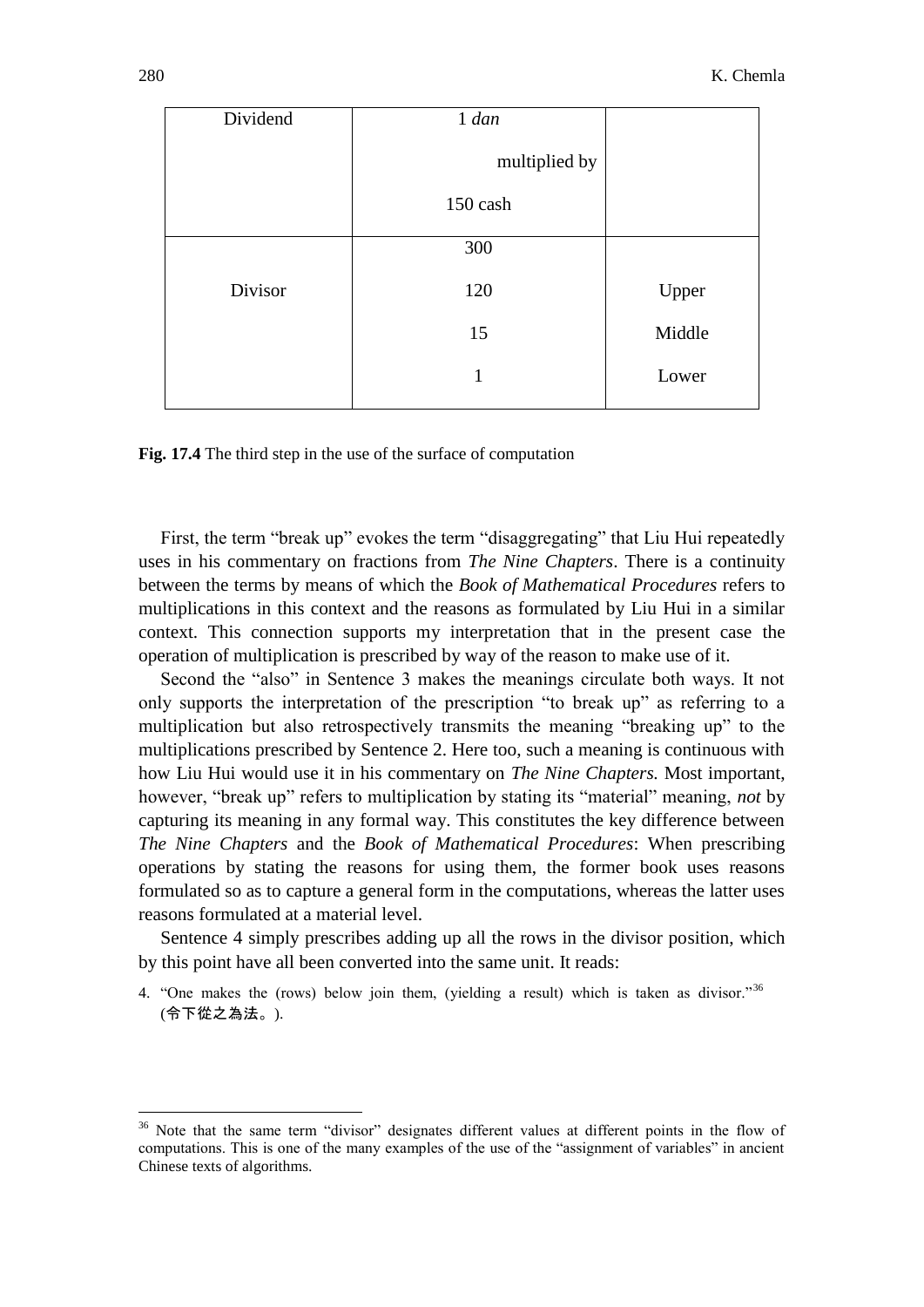The fifth and final sentence again presents the phenomenon in which we are interested in a way that allows further conclusions:

5. "What the cash was multiplying is **also broken up like this.**"

(錢所乘**亦破如此**; my emphasis).

1

I shall discuss the interpretation of this sentence piece by piece. "What the cash was multiplying" designates the "1 *dan*" by the operation involving it in Sentence 1. However, this operation, by means of which the value "1 *dan*" is indicated, was not executed then, since one of its terms is now to be modified. $37$ 

Further, for the second time in this text an "also" occurs. Here too, it indicates that two parallel procedures are used in the sequence of actions. However, what is designated here, as well as how it is designated, is different. Now the procedure reused is the one that modified the quantity in the divisor, and it is signified as "like this." So the list of actions meant by this "also" depends on the case to which the procedure is applied. The prescription simply indicates that the procedure to be applied to 1 *dan* is the same one needed to apply to the quantity in the divisor, depending on its fractions and list of units. In our example, the procedure involves multiplying by 3 and transforming into *sheng*. It yields the configuration in Fig. 17.5.

Note *how* this procedure is designated again by the verb "break up": Understanding this text demands that the transformation linked to the presence of fractions, upstream, be understood as "breaking up." Only in such a case can the appropriate series of actions be understood as "breaking up in the same way," again, a quite coarse-grained description. Moreover, the series of actions is indicated by the reasons that make the operations necessary; that is, by the intention of the set of actions. But in prescribing actions a second time with the same term, the author of the text is confident that the reader will know how to translate the same reason into different actions; that is, the different actions will be determined by when, in the flow of computations, the reason must be fulfilled.

Finally, as in the previous case and in contrast to *The Nine Chapters* when it designates actions by their reasons, the text in the *Book of Mathematical Procedures*  designates actions by their material meaning, not their formal one. Nevertheless, the text analyzed here still prescribes actions indirectly by means of the reasons for carrying them out. Consequently, the text itself also formulates reasons for the correctness of the algorithms. This text, thus, also belongs to the second family of texts that I identified.

Still, this last example raises the questions of the reason for such a difference between the *Book of Mathematical Procedures* and *The Nine Chapters*, as well as its bearing on the issue of the historical connection between the two writings.

 $37$  The 1 by which the amount of cash was supposed to be multiplied will now be modified. This explains why I initially suggested not executing the multiplication immediately. This recalls how the text for division is formulated in *The Nine Chapters.*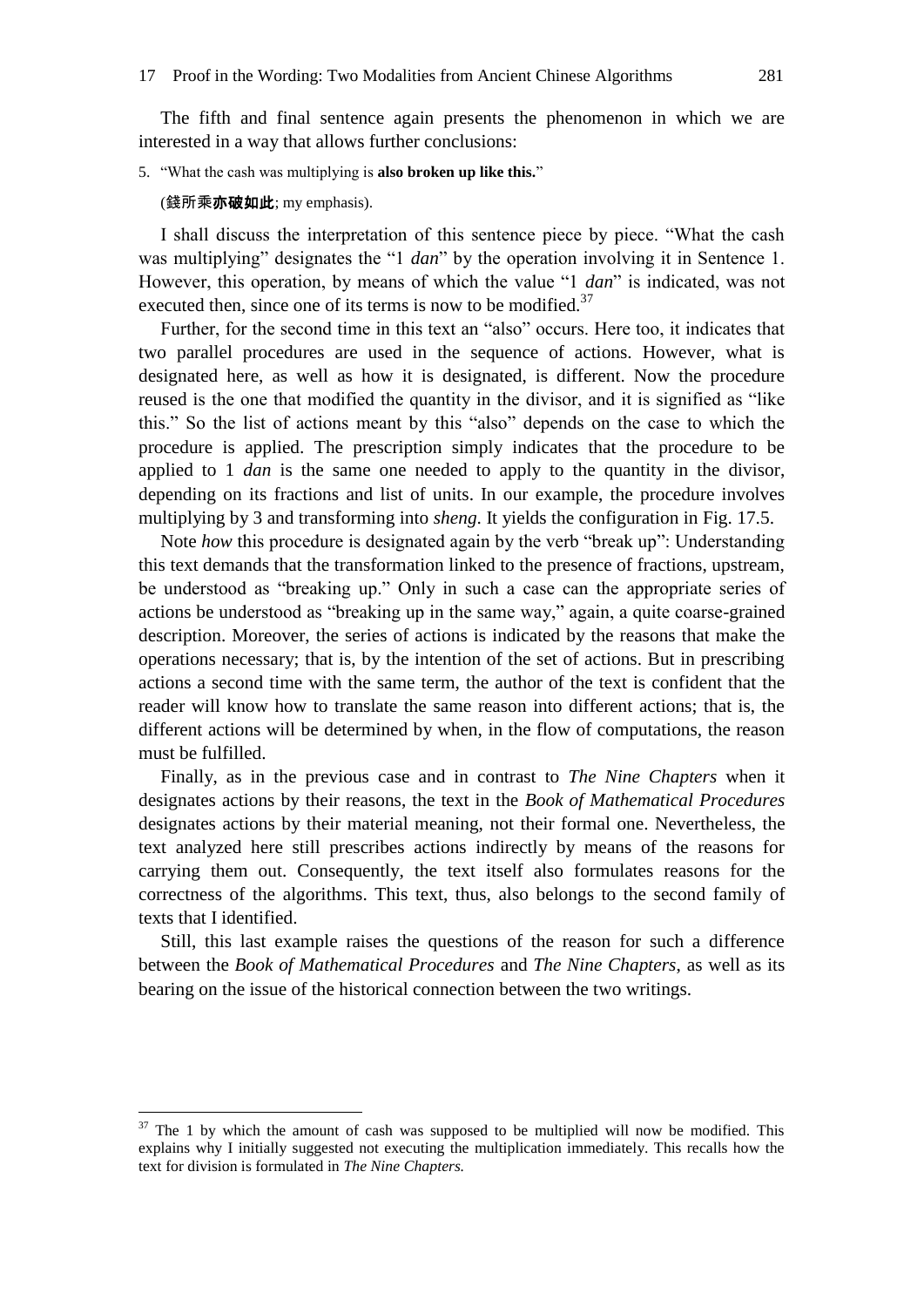| Dividend | 300           |  |
|----------|---------------|--|
|          | multiplied by |  |
|          | 150 cash      |  |
|          | 436           |  |
| Divisor  |               |  |
|          |               |  |

**Fig. 17.5** The fourth step in the use of the surface of computation

### **17.5 Conclusion: Writing Texts for Algorithms and Understanding**

These analyses clarify how anachronistic and naïve an approach to texts of algorithms can be, especially one that holds that these texts refer to operations only by name, and boil down to a sequence of computations to be executed in the order in which the terms prescribing them occur. Such is not the case in ancient texts. In the examples I examined, the relationship between the text for an algorithm and the actions carried out on an instrument is by no means straightforward. For example, the last text examined showed the case of a multiplication that was prescribed initially but not executed until later. In addition, in the same text, the order in which the operations were to be executed was far from obvious. In the text for division, the way in which cases are covered by a single text differs from expectation. Last, in several cases elementary actions were grouped under a single term, the meaning of which was not always straightforward – sometimes, this feature related to the indirect reference by the text of an algorithm to actions by giving the reasons for carrying them out.

These observations recall the issue of proof. The detailed descriptions here disclosed two main ways in which the text for an algorithm can indicate reasons why the algorithm is correct.

First, some texts for algorithms are written in such a way that the structure of the list of operations constituting them is "transparent." In other words, the meaning, or intention, of the operations or blocks of operations can be made explicit simply by following the sequence given by the text. Consequently, at the end of the sequence of interpretations, the meaning of the final result is established, thus showing that the result is the one desired. Luckily, we have evidence that, for texts of that kind, some ancient Chinese commentators read proofs of the correctness in this way. However, such texts for algorithms are not specific to China, since texts found in several other scholarly cultures also present the same property.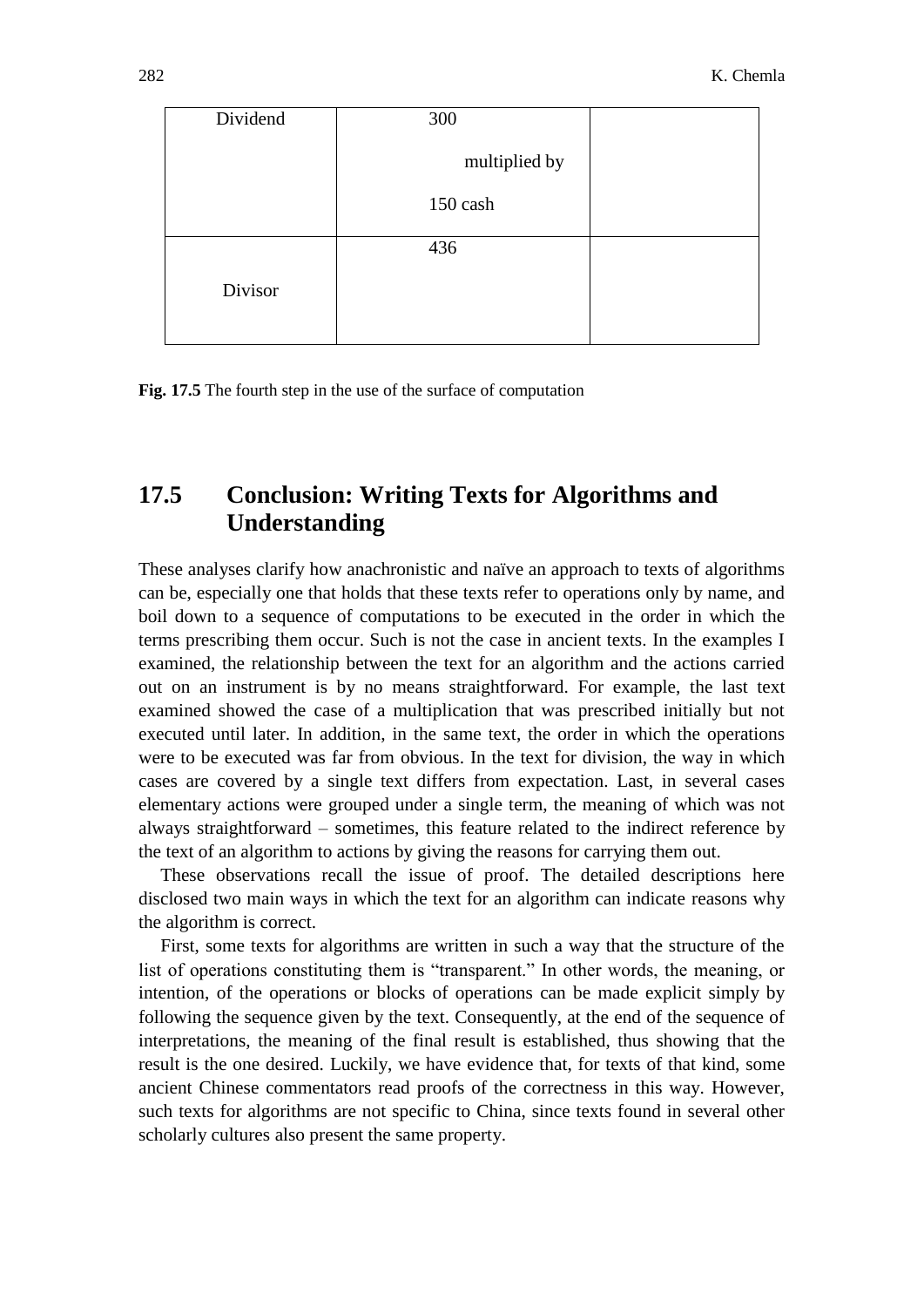Second, the text for an algorithm could prescribe the same operation in different ways: Sometimes, the speech act is carried out directly, designating the operation by a term like "multiplying"; in other cases it is carried out indirectly. I gave two examples of the latter, with the terms "making communicate" or "breaking up." In both cases, the operations were prescribed by terms indicating the intentions motivating their use – in other words, the goal, or the meaning of the result. This constitutes a fundamental similarity in *the way in which* operations were prescribed indirectly. This feature explains why such texts indicate, in their very formulation, reasons for the correctness of the algorithm described. In fact, there is evidence in our sources supporting this conclusion: reading the ancient commentators on these texts also shows how they develop their proofs of correctness by reading the arguments put forward in this feature of the formulation of the algorithm.

In both types of cases, the commentators handled the texts for the algorithms in specific ways to bring the reasons indicated to light: in the first type, they exploited the structure of the narrative; in the second, they relied on the terms used.

However, despite the fundamental similarity of their indirect prescriptions, the second type of texts analyzed also show key differences. The terms used to indirectly indicate operations in *The Nine Chapters* captured the meaning of the operation not only at a material but also at a formal level, one at which relationships between various procedures could be established. By contrast, the *Book of Mathematical Procedures*, apparently composed some two centuries earlier, indirectly prescribed operations by way of their material meaning. *If* the *Book of Mathematical Procedures*  belonged to the same Chinese written tradition that produced *The Nine Chapters* and its commentaries, these texts may provide evidence of the emergence of an interest in formal properties in mathematics. I have argued elsewhere that such an interest for formal properties permeated *The Nine Chapters* and its commentaries. However, it is not perceptible in the *Book of Mathematical Procedures*.

Despite the differences in how texts for algorithms referred to reasons for correctness, I was led to an unexpected conclusion: Practitioners apparently wanted texts that had this property, to the point that we find distinct types of text realizing it. As to why, I hypothesize that the answer could be found in a result arising from psychological research. Apparently, practitioners using texts of instructions such as algorithms use them all the better when they understand what they are doing.<sup>38</sup> Hence, to me, the evidence of the texts above shows a constant and stable drive, among practitioners, to shape texts for algorithms that would yield understanding. The two families of text examined above show two main ways in which practitioners achieved this goal. Moreover, the difference between the *Book of Mathematical Procedures* and *The Nine Chapters* may even highlight a historical evolution in the ways in which

<sup>&</sup>lt;sup>38</sup> I owe this notion to Jacques Virbel, who took part in research in cognitive psychology on texts of instructions (private communication). Compare also J. Virbel, J.M. Cellier, J.L. Nespoulous (éds.), *Cognition, discours procédural, action*. Pôle Universitaire Européen de Toulouse & PRESCOT, Novembre 1997, p. 163; *Cognition, discours procédural, action*. Volume II. PRESCOT, Mai 1999, p. 308.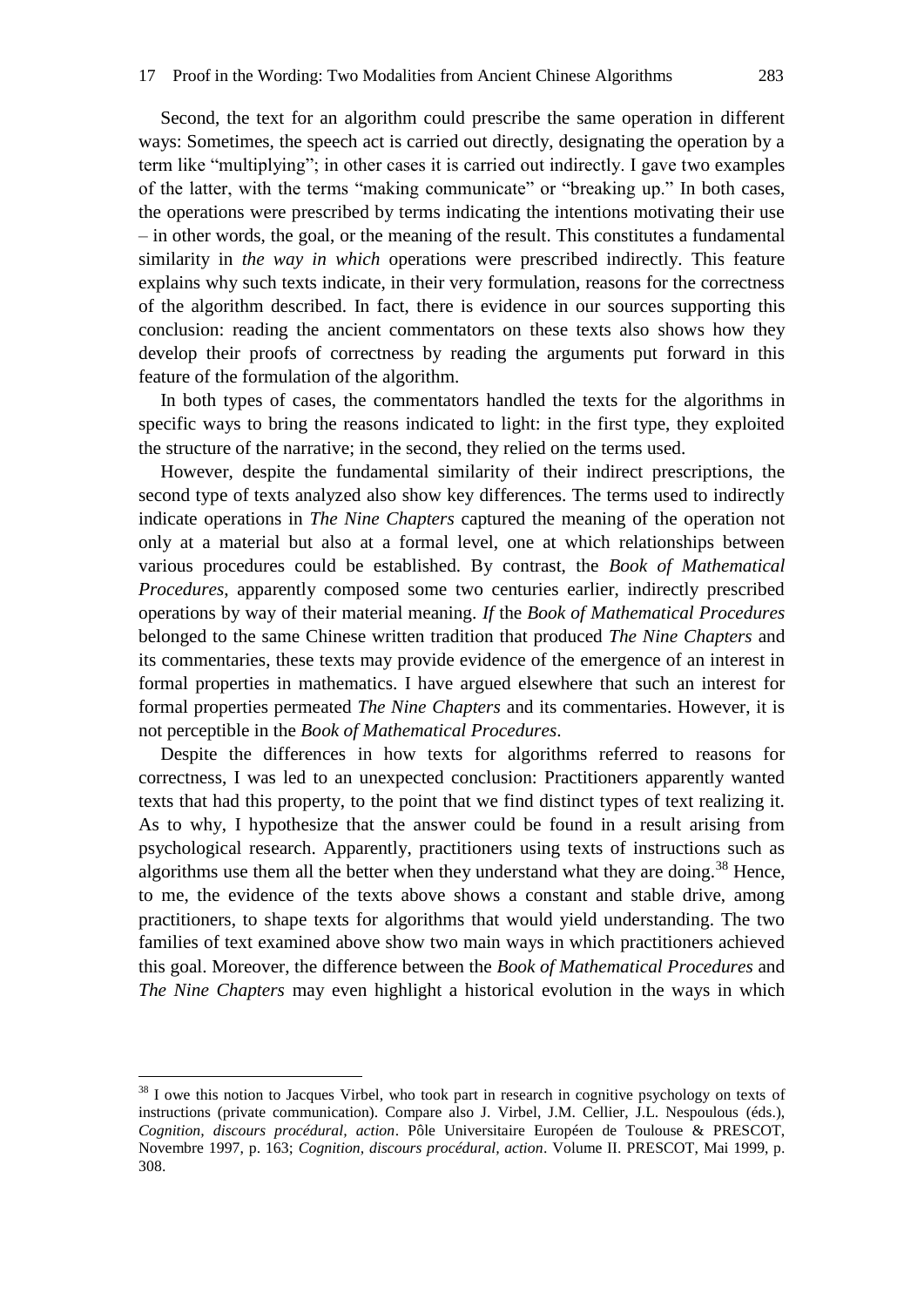practitioners shaped such texts. In other words, their features simply emphasize that the texts were made and used by human practitioners rather than by machines, as previous historians perhaps surreptitiously assumed.

Cavillargues

**Acknowledgments** It is my pleasure to express my deepest gratitude to John Holt, who had the difficult task of taming my English, and to Sarah-Jane Patterson who helped me in a crucial way to implement these changes. Without them, the paper would not be as readable as it has become. Nevertheless, I remain responsible for all remaining shortcomings. My most sincere thanks to Gila Hanna and Niels Jahnke, for their support and their patience in all circumstances!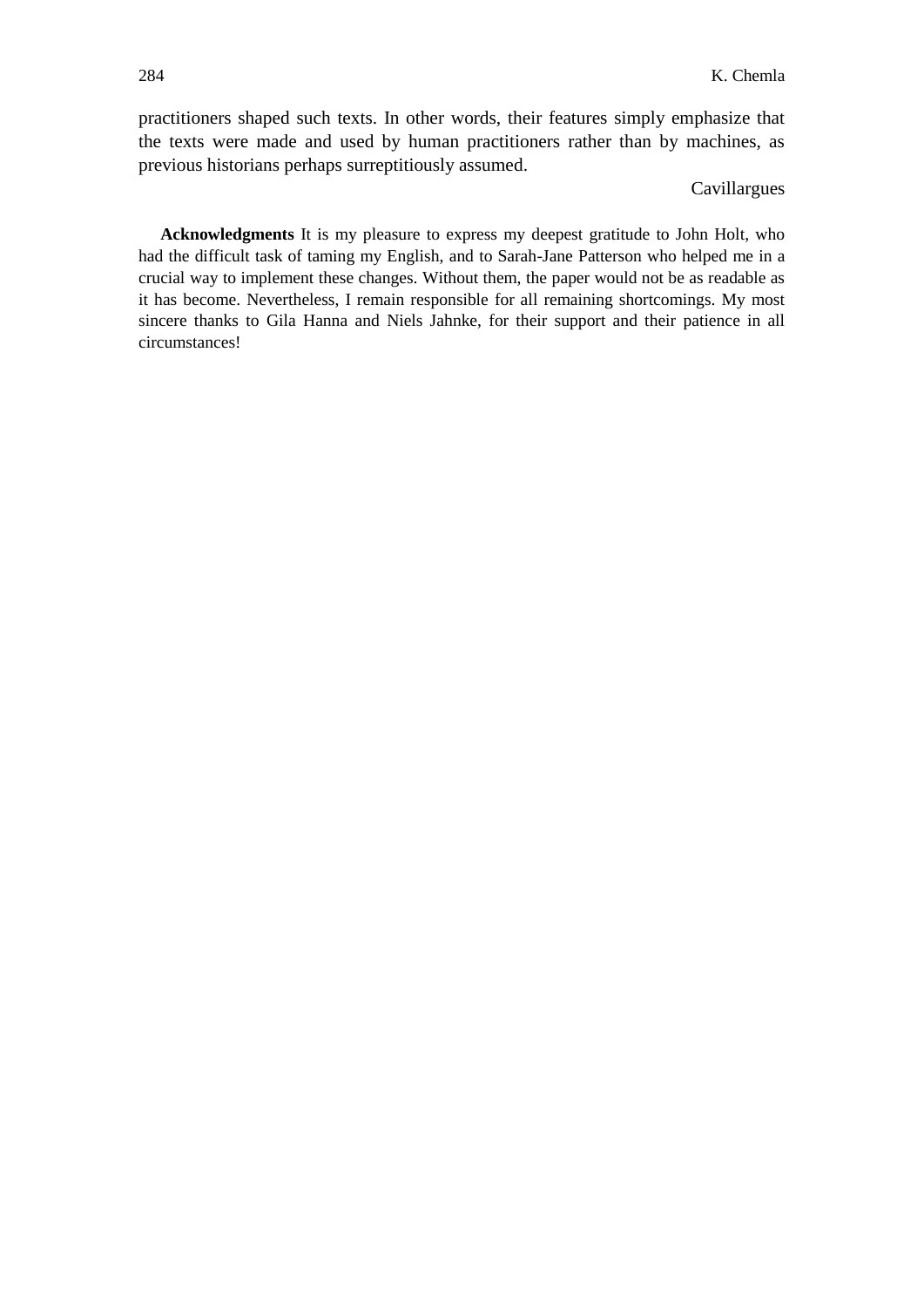#### **References**

- Chemla, K. (1991). Theoretical aspects of the chinese algorithmic tradition (First to Third Century). *Historia Scientiarum, 42,* 75–98; Errata in the following issue.
- Chemla, K. (1992). Les fractions comme modèle formel en Chine ancienne. In: K. C. Paul Benoit, & J. Ritter (Eds.) *Histoire de fractions fractions d'histoire* (pp. 189–207, 405, 410). Basel: Birkhäuser.
- Chemla, K. (1996). Relations between procedure and demonstration: Measuring the circle in the "Nine chapters on mathematical procedures" and their commentary by Liu Hiu (3rd century). In: H. N. Jahnke, N. Knoche, & M. Otte (Eds.) *History of Mathematics and Education: Ideas and Experiences* (pp. 69–112). Goettingen: Vandenhoeck & Ruprecht.
- Chemla, K. (1997). What is at stake in mathematical proofs from third-century China? *Science in Context*, *10,* 227–251.
- Chemla, K. (1997/1998). Fractions and irrationals between algorithm and proof in ancient China. *Studies in History of Medicine and Science. New Series*, *15,* 31–54.
- Chemla, K. (2003). Generality above abstraction: the general expressed in terms of the paradigmatic in mathematics in ancient China. *Science in context, 16*, 413–458.
- Chemla, K. (2006). Documenting a process of abstraction in the mathematics of ancient China. In: C. Anderl, & H. Eifring (Eds.) *Studies in Chinese Language and Culture – Festschrift in Honor of Christoph Harbsmeier on the Occasion of his 60th Birthday* (pp. 169–194). Oslo: Hermes Academic Publishing and Bookshop A/S.
- Chemla, K., & Shuchun, G. (2004). *Les neuf chapitres. Le Classique mathématique de la Chine ancienne et ses commentaires*. Paris: Dunod, pp. 27–39.
- Cullen, C. (2004). *The Suan shu shu* 筭數書 *'Writings on Reckoning': A translation of a Chinese mathematical collection of the second century BC, with explanatory commentary*. Needham Research Institute Working Papers Vol. 1. Cambridge: Needham Research Institute.
- Guo Shuchun郭書春 (1984). 《九章算術》和劉徽注中之率概念及其應用試析 (Analysis of the concept of *lü* and its uses in *The Nine Chapters on Mathematical Procedures* and Liu Hui's commentary) (in Chinese). *Kejishi Jikan* 科技史集刊 *(Journal for the History of Science and Technology)*, *11*, 21–36.
- Guo Shuchun郭書春 (1992). *Gudai shijie shuxue taidou Liu Hui* 古代世界數學泰斗劉徽 *(Liu Hui, a leading figure of ancient world mathematics)*, 1st edn. Jinan: Shandong kexue jishu chubanshe.
- Høyrup, J. (1990). Algebra and naive geometry: An investigation of some basic aspects of Old Babylonian mathematical thought. *Altorientalische Forschungen*, *17,* 27–69, 262–324.
- Li Jimin李繼閔 (1982). Zhongguo gudai de fenshu lilun中國古代的分數理論'. In: W. Wenjun (Ed.) *'Jiuzhang suanshu' yu Liu Hui [The Nine Chapters on Mathematical Procedures and Liu Hui]* (pp. 190–209). Beijing: Beijing Shifan Daxue Chubanshe.
- Li Jimin李繼閔 (1990). *Dongfang shuxue dianji Jiuzhang suanshu ji qi Liu Hui zhu yanjiu*  東方數學典籍*——*《九章算術》及其劉徽注研究 *(Research on the Oriental mathematical Classic The Nine Chapters on Mathematical Procedures and on its Commentary by Liu Hui)*, 1 Vol. Xi'an: Shaanxi renmin jiaoyu chubanshe.
- Li Yan 李儼 (1958). *Zhongguo shuxue dagang. Xiuding ben* 中國數學大綱 *(Outline of the history of mathematics in China. Revised edition)*, 2 Vols. Beijing: Kexue chubanshe.
- Peng Hao 彭浩 (2001). *Zhangjiashan hanjian «Suanshushu» zhushi*  張家山漢簡《算術書》注釋*(Commentary on the Book of Mathematical Procedures, a writing on bamboo slips dating from the Han and discovered at Zhangjiashan)*. Beijing: Science Press (Kexue chubanshe).
- Qian Baocong 錢寶琮 (1964). *Zhongguo shuxue shi* 中國數學史 *(History of mathematics in China)*. Beijing: Kexue chubanshe.
- Rashed, R. (2007). *Al-Khwarizmi. Le commencement de l'algèbre. Texte établi, traduit et commenté par R. Rashed*. Sciences dans l'histoire. Paris: Librairie scientifique et technique Albert Blanchard.